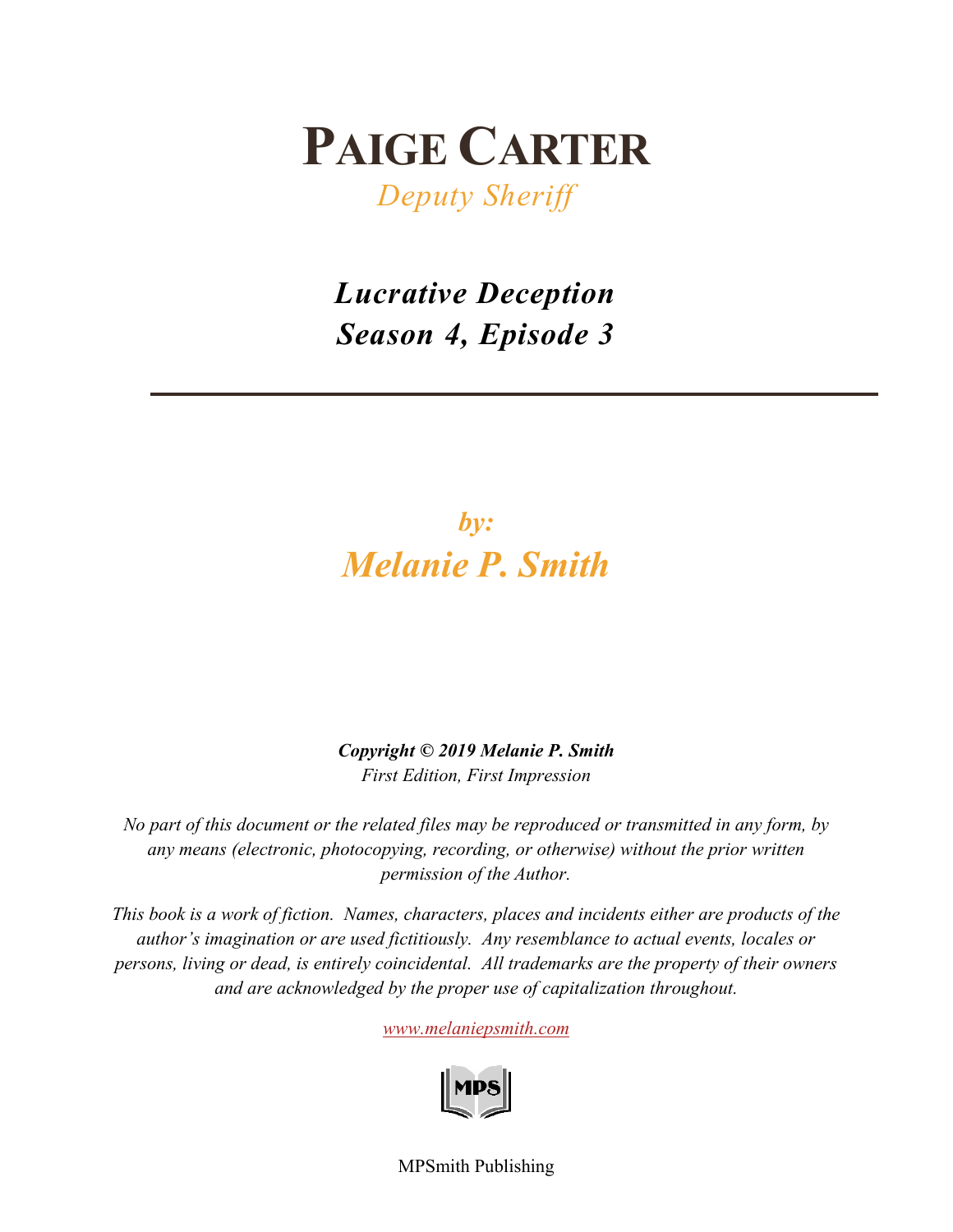Paige woke to the smell of breakfast. She shifted and snuggled in closer to Dax. Maybe if she pretended like she was still asleep, she wouldn't have to start her day.

"I know you're awake," Dax sniffed at her neck.

"What are you doing?" Paige swatted him away.

"I smell bacon," Dax grinned. "I wanted to see if it was you."

"Ha, ha," Paige tried to shift away, but he wrapped his arms around her and wouldn't let her move. "Not funny, it's not that kind of morning."

"I don't know," Dax climbed from the bed and began to get dressed. "Smells like we have an amazing breakfast waiting for us downstairs and I don't have to settle for stale donuts."

Paige groaned. "Really? Pig jokes and donuts?"

"I'm an overachiever," Dax shrugged. "Should I tell Sophie you're on your way?"

"Fine," Paige threw off the covers and climbed from the bed. "I'll be down in a minute."

Dax settled onto the mattress. "Now what?"

"She just makes me feel guilty," Paige dropped down next to him. "I mean, she's amazing and I can't believe how fast this wedding thing is moving now that we've picked a date, but she shops and cooks and spoils us constantly. Shouldn't we be doing the pampering? I mean, she's our guest."

Dax smiled and took her hand. "Sophie is having fun. You have to see that. She's having a blast shopping and cooking and pampering. I'm not going to dampen that by resisting. You shouldn't either. Instead of feeling guilty, I choose to be grateful." He stood. "Which is why I'm going downstairs to set the table and have an amazing breakfast before I go sign away my life savings and my future."

"Then you've decided?" Paige asked seriously. "You're going to buy that land?"

"Are you having second thoughts?"

"No," Paige considered. "Not second thoughts. It's an amazing location and I'm still shocked you got such a great deal. It's just..."

"It's just a lot of money," Dax agreed.

"And, it's a little scary," Paige added. "Plus, with Sophie buzzing around like a queen bee managing wedding stuff — I guess it's just a little overwhelming. All the changes, I mean."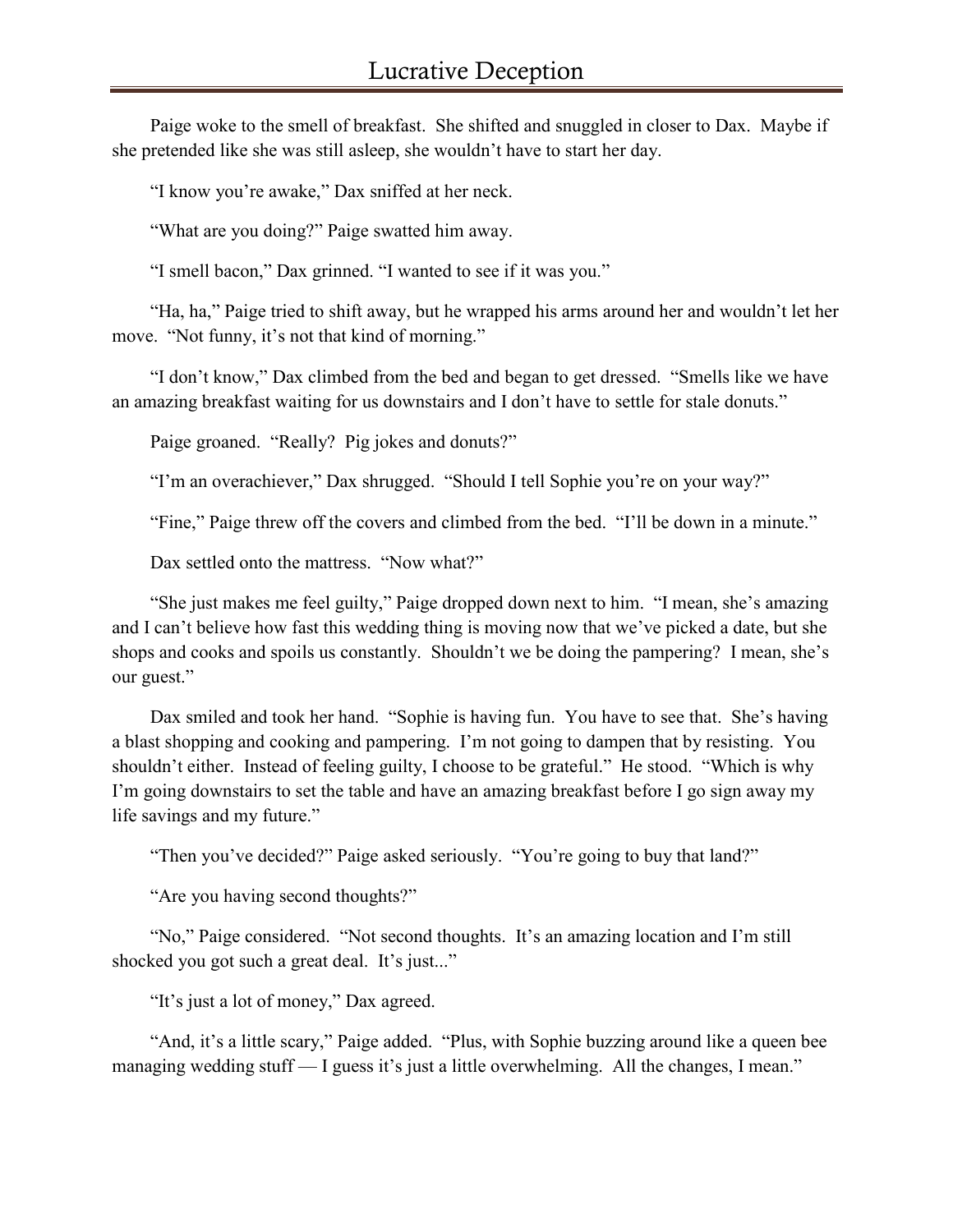"I think having Sophie, Carmen, and my team here is the reason I am good with all of it. It's the reason we can plan the wedding and take steps to start up the business at the same time. Plus, it leaves you free to save the world. But this is our future, Paige. You have to be okay with it, too. All in, or all out."

"All in," Paige stood. "I need a little bathroom time and then I'll be down to help. Tell Sophie I will only be a minute."

"There's the strong, confident woman I fell in love with," Dax kissed her temple before he headed downstairs.

Paige stepped into the kitchen and paused in the doorway. She watched silently as Dax and Sophie finished cooking, made coffee, set the table, and chatted easily about their upcoming day. Sophie casually commented she was feeling rushed because Carmen was due to arrive in forty minutes. The two of them would be interviewing photographers all day. Dax insisted on handling clean up, arguing that if Sophie was going to cook, he was doing the dishes. Paige wondered if she'd ever settle into a rhythm that smooth with the man she was about to marry. Somehow Sophie was just a natural — at everything.

Dax glanced up and spotted Paige. The look on her face must have given away her musings because he shot her a slightly worried, questioning look.

"Good morning, Sophie," Paige said cheerfully as she moved toward the woman who had become her surrogate mother nearly a decade earlier. "Any word from that workaholic husband of yours?"

"Good morning, dear," Sophie set a large plate of pancakes on the table. "Nathan is tied up with some project again. He thought maybe he'd swing out this weekend, but it's looking doubtful. He doesn't think he'll be able to get away. Maybe next week. Sit down, fix your plate while it's hot."

"Why don't you sit down and let me finish up here," Paige offered. "I heard you say Carmen will be arriving soon. Dish your plate and tell me about the photographers. Are you sure you don't mind handling that while I'm at work today? I feel like I'm taking advantage."

Sophie turned back toward the stove. Dax blocked her path. "Sit," he motioned toward the table. "We've got this."

"Oh, alright," Sophie relented. "Paige, you need to stop stressing about this." She settled onto a chair and began to fill her plate. "I'm here to help you plan the most important day of your life. Carmen and I have it covered. We're enjoying ourselves. And we both know you would be perfectly happy to throw on a dress someone else picked out for you, slip on an old pair of shoes, and walk down the aisle come August. Let me do what I do best, and you go serve and protect the community."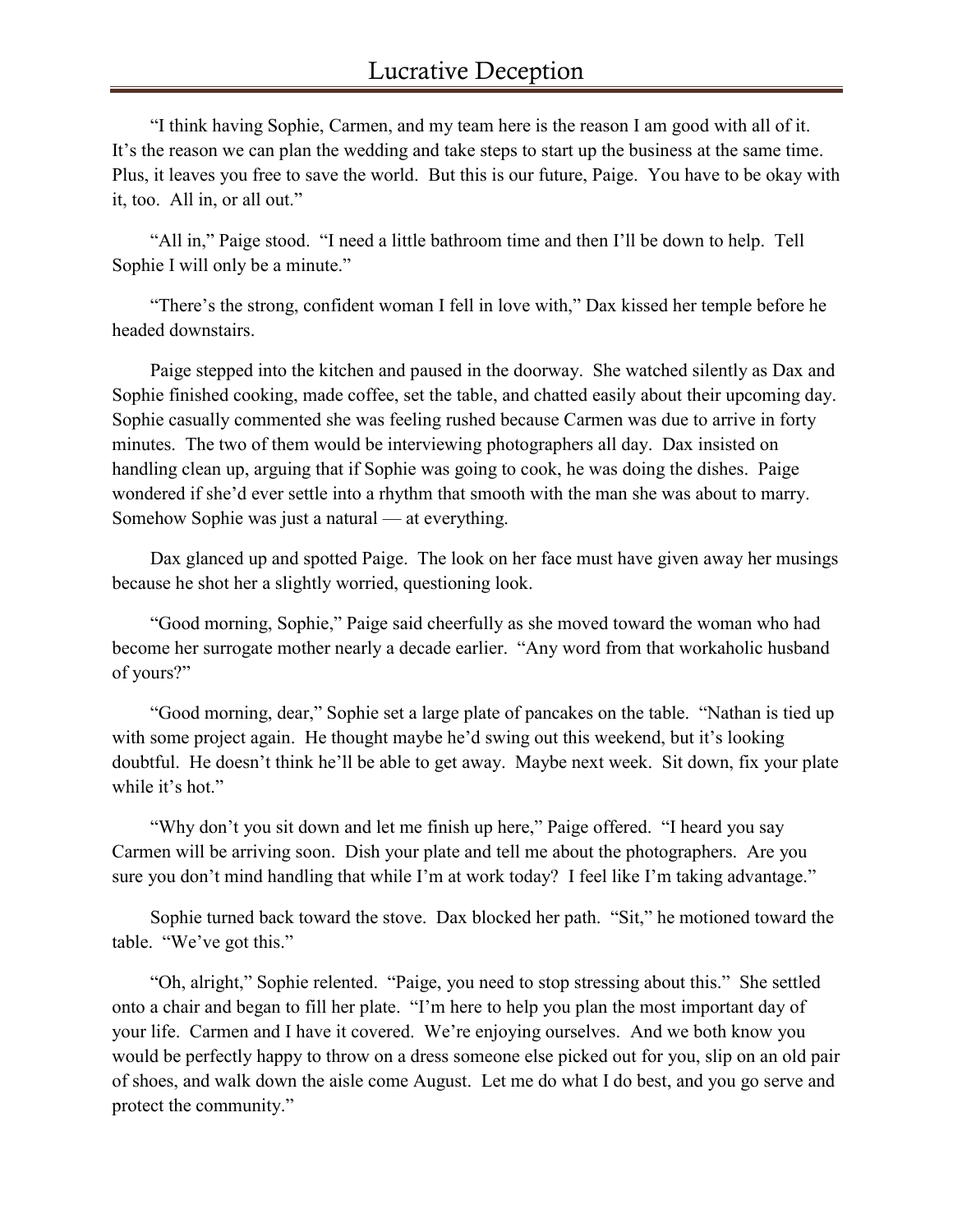Paige slid a plate of eggs onto the table and settled in to join a woman she loved dearly, but she would never understand. "Just don't let Carmen buy any more shoes."

"I second that," Dax slid onto a chair. "Zee threatened to shoot me if the two of you go shopping again. Apparently, last week Carmen came home with half a dozen bags. I'm told they've run out of closet space."

"That friend of yours exaggerates," Sophie smiled. "There were only four bags and two of them contained wedding supplies."

The three of them fell into comfortable conversation as they had a cozy family breakfast before each of them rushed off to start their busy day.

\*\*\*\*\*

"Well," Dax said as he stepped from the building. "It's official. We are cash poor but land wealthy."

"It was a great deal," Wooly said defensively. "I can't believe those kids went for it. I offered to have someone appraise the property out here in Manti, but Darrell convinced his sister they should rely on someone they trusted back in Tennessee. Worked out better for us, but I still feel a little guilty."

"I don't," Hawk shrugged. "It's not our fault they trusted the wrong guy. We simply paid their asking price. They can't complain and we got an amazing deal. Now we have more cash than we expected to cover startup costs."

"It's going to be tight," Dax warned. "We'll have to be frugal and make do with the necessities until we start bringing in clients. Most of the reserve will be used up by construction costs. We don't have a business until we have a building."

"We can't skimp too much, though," Vato argued. "If we don't have top of the line equipment and a great course, we won't get any clients."

"I found that property and convinced Darrell it was the perfect time to sell his greatgrandfather's ancient investment," Wooly shrugged. "I'll get us a deal on equipment. We lucked out. Far as I can tell, nobody in that family has ever even been to Utah, let alone seen the property they just off-loaded."

"I'll give you that, but getting a deal on the equipment will be even more challenging," Vato argued. "Maybe we can find an estate sale somewhere. You know, keep an eye out for some widow selling her late husband's prized gun collection. They don't always know what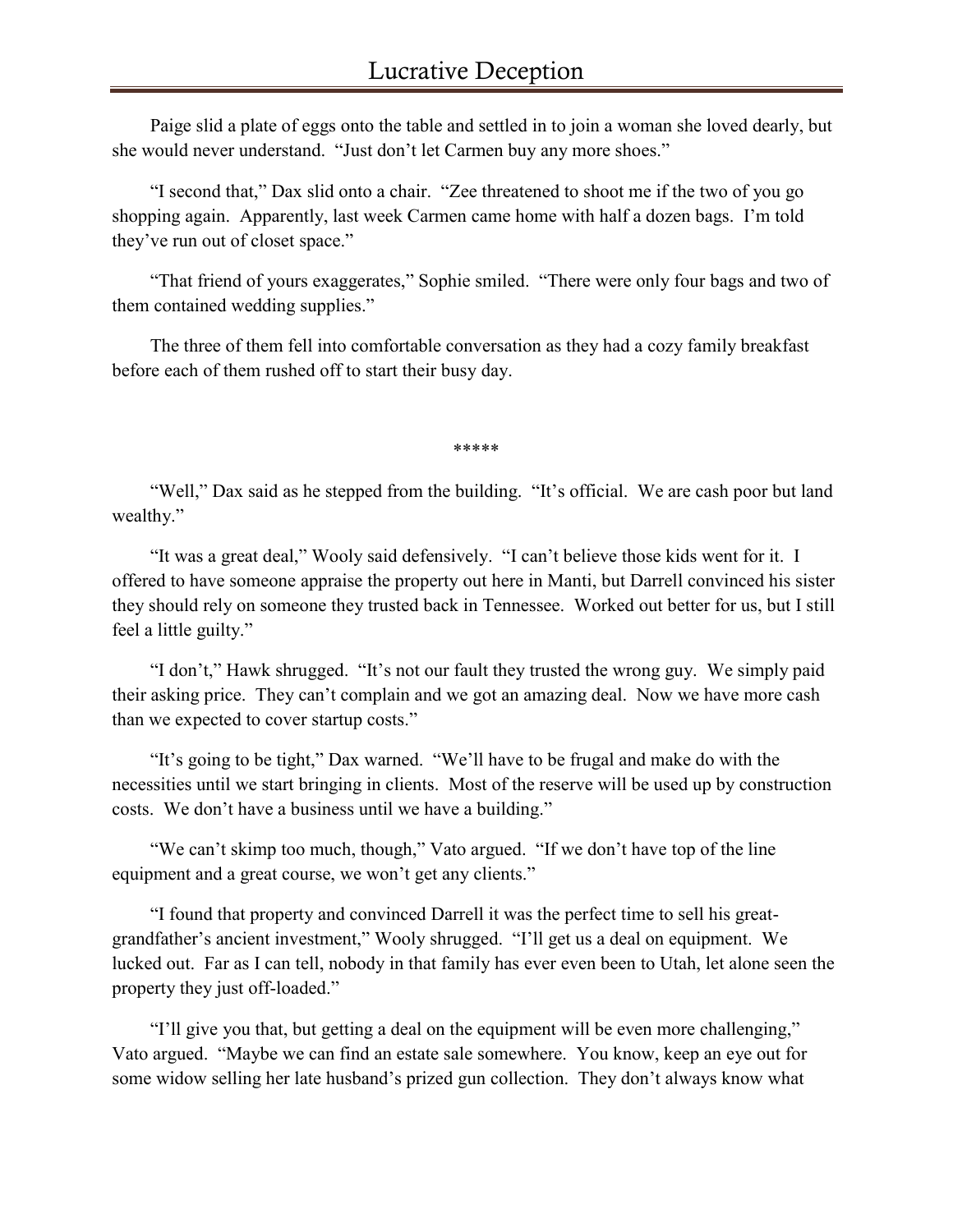they have and if we stumble onto the right sale, we might be able to pick up a few rifles for a good price, but that's a long shot at best."

"I don't want cheap weapons," Dax disagreed. "We need modern, top of the line rifles, shotguns, and handguns if we want to compete in this market. We'll have to find other ways to save and just expand slowly over time."

"Maybe we should consider a loan," Vato pushed. "I know all the reasons you don't want to; but, if we are going to do this, we have to do it right."

"Since we finished early," Hawk interrupted, "I wanted to head into the canyon and see if we can find a spot to use for the backcountry training courses." He knew Dax was getting annoyed at Vato's insistence they go into debt to make this venture a reality. "We won't be able to leave the equipment up there. We'll have to set up at the beginning of each session so we should go deep into the wilderness and find a spot that's not easily accessible by the regular campers but close enough it doesn't take all day to get there. We have the rest of the day free, you guys up for a road trip?"

Dax glanced at his watch. He had time. "Let's take your car," Dax decided, motioning to Hawk. "We have a few hours to scout before I need to head home."

Zeus began kicking at Dax's ankle.

"Knock it off," Dax gave his friend a shove.

"I was just trying to dislodge that ball and chain," Zeus laughed. "Not even hitched yet and you're already tied to a schedule."

"You've got nerve," Dax grinned. "Who rushed off yesterday because his woman was due home any minute and he hadn't finished his honey-dos."

"Not the same," Zeus opened the back door and slid into Hawk's vehicle.

"You just keep telling yourself that," Dax climbed into the passenger seat and started adjusting the controls. "Maybe someday someone will actually believe you."

\*\*\*\*\*

"It's that one, up ahead," Dax pointed to a smaller pathway that took off from their current trail. "We should be out of the way up here. I think we'll have enough privacy to make one of these camping spots our staging location. From here, we'll take the men and hike further into the wilderness — away from the public. We'll need to locate at least two more backup areas in case someone sets up here during the busy season."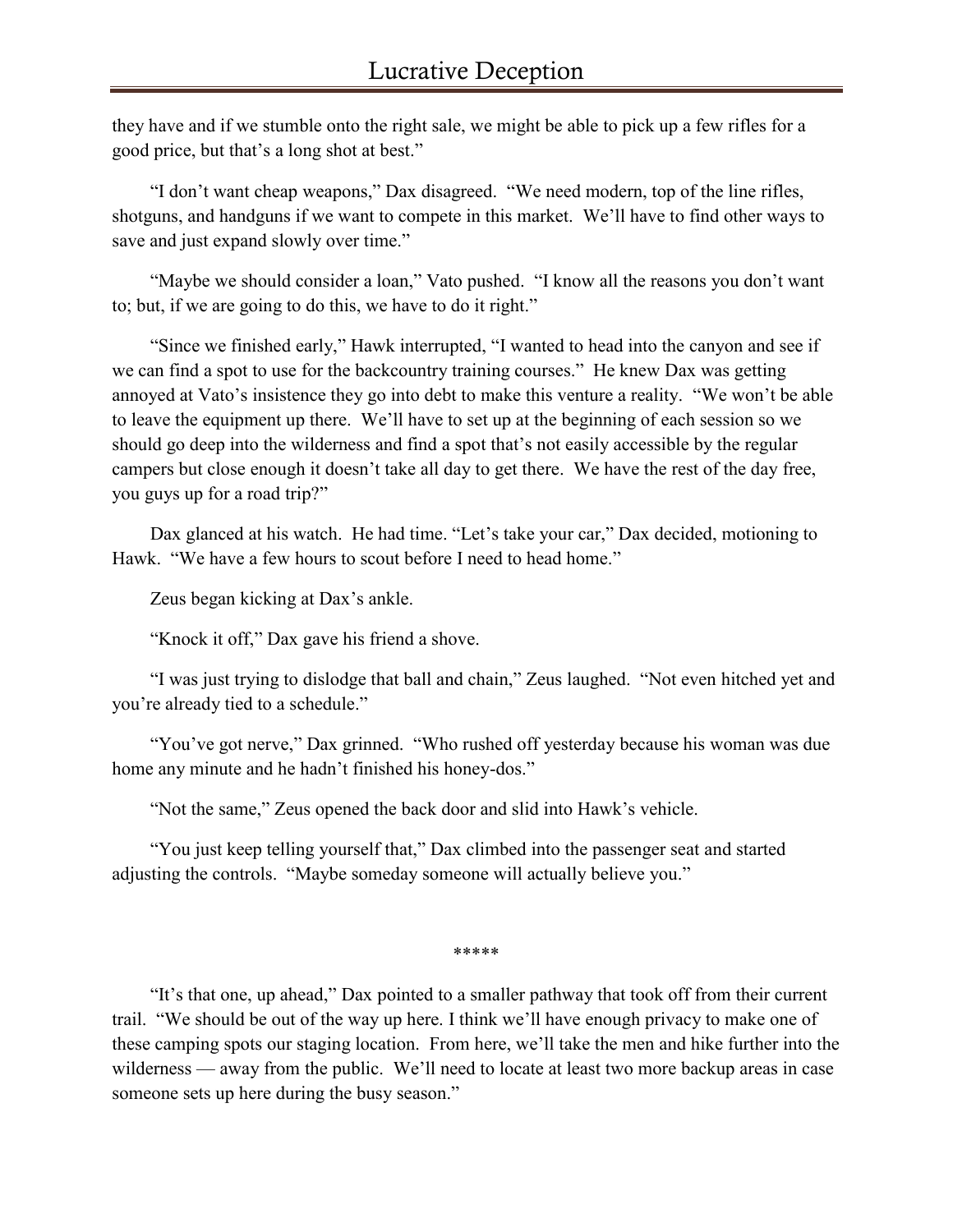"How far do you want me to go?" Hawk asked.

"At least another half mile," Dax decided. "Just keep your eye out for a good spot. The downside is the weather and access."

"Yeah," Zeus focused out the window. "It's the end of June and there's still snow on the northern benches and look how muddy it is. Any earlier and we might not get in at all."

"Eventually, we're going to need snowmobiles," Vato added.

Dax shot the man an annoyed look. The guy needed an attitude adjustment. When he wasn't complaining about his injuries, he was complaining about money and doing his best to blow what little they had left. "Pull off to the side over there. I want to get out and take a look around."

"Yes, sir," Hawk pulled off the road into a small camping area and shut down the engine. "Let's scout."

"It's clearly not used frequently, but it is used," Wooly observed. "We'd have to send someone out to ensure it's available before each session."

"I know we're spending money like it's going out of style," Zeus considered. "But it's the right time of year to get a good deal on a cheap trailer. We don't need anything elaborate, just something we could use as a mobile office."

"Good idea," Hawk added. "The backcountry portion won't be longer than a week. If we pulled the trailer up a couple of days before each course and left it throughout the training, nobody would mess with the area."

"Legally," Wooly added. "We could stay for a full fourteen days. That would give us plenty of time..." He realized Dax had left the conversation and was distracted by something off in the distance. "Dax?"

Hawk moved to stand next to his friend. "It's low."

Zeus joined them. "That plane has to be in trouble. No pilot would fly at that altitude in these canyons on purpose."

"Or, he's avoiding detection," Dax didn't take his eyes off the plane. "I think he's using the river as a guide but, he's going to crash. Let's see if we can get to that canyon from here."

"Why do you think he's going to crash?" Vato asked.

"Because that's a boxed canyon and at that altitude, he'll never be able to pull out," Dax headed for the SUV.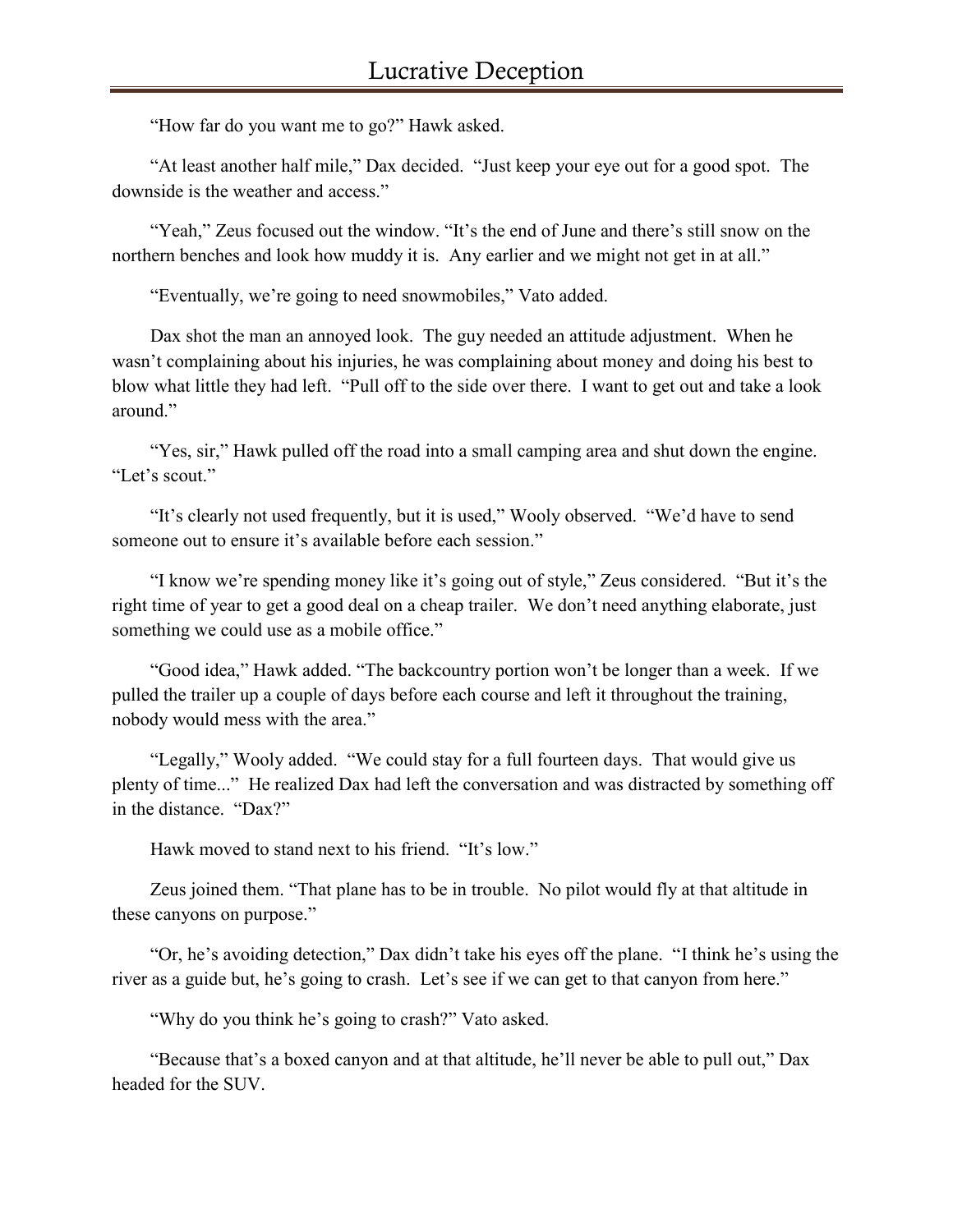"And if I remember correctly," Wooly added. "It's too narrow to maneuver once he realizes the danger."

"Exactly," Dax slid into the passenger seat and slammed the door.

Hawk jumped in and waited while Vato slowly climbed into the back seat. Once the door closed, he floored it. Moments later, the vehicle was flying over the terrain, bumping over rocks, and barely avoiding protruding limbs.

"Take that trail that leads off to the left," Dax ordered. "We need to get further east, and this trail is slowly making its way west."

"That's not a trail," Wooly objected.

"It is today," Hawk laughed as he veered sharply and began to follow what looked like a flash flood drainage creek that was currently bone dry. He pressed harder on the gas, hoping it would give him the momentum he needed to get through the soft sand without getting stuck. They moved quickly, leaving a huge plume of dust in their wake.

The group was still flying down the dry creek bed, but the area had opened up providing several feet of clearance on each side of the vehicle. Zeus rolled the window down and stuck his entire upper body outside. He raised a high-powered set of binoculars and did his best to hang on while he searched for the wayward plane. "Got it!" he called after only a few seconds. "We're headed straight for it and it's definitely going down. He's not trying to climb, he's slowing. Okay, he's banking hard to the left and losing altitude. Now he's leveling out..."

There was silence for nearly a full minute. "Zeus?" Dax pushed.

Zeus dropped back onto the back seat. "Lost him," he sighed. "He never pulled out. I think he collided with the trees. At least we didn't see a huge explosion. That's good news, right?"

"Maybe," Dax said soberly. "If the crash doesn't kill him on impact, we might get there in time to help."

"How close do you think we can get in this creek bed?" Hawk wondered.

"It's the only drainage system for that entire canyon besides the river," Dax advised. "If we're lucky, this trail will lead us directly to the plane."

"It's not a trail," Wooly mumbled again.

They had traveled over a mile and the terrain was getting more difficult to maneuver. Hawk glanced at the dials on his dashboard, grateful they still had over half a tank of gas. He would not make the same mistake that couple from New York made last month. He'd never hear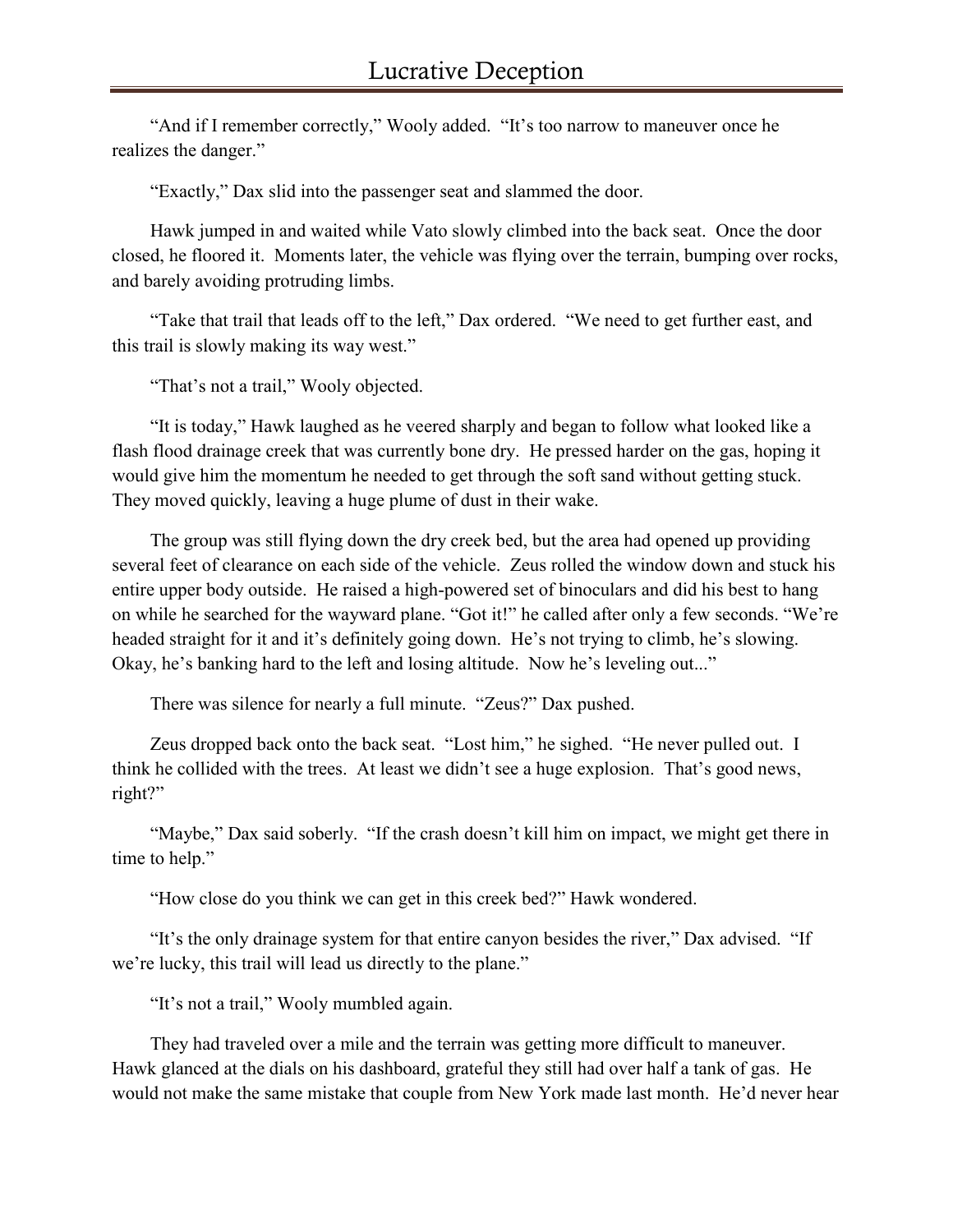the end of it if he did. The engine was a little hot, but the levels were holding steady. They should be okay if they didn't do any heavy climbing. "We have to be close."

"Slow down," Vato called out. "I think I saw something. Looked white with a little splash of red."

"That could be our plane," Zeus tried to glance over the front seat through the windshield. "Or, it could be a Coke can. Where is it?"

"Up," Vato held out a hand. "Give me the Steiner's."

Zeus passed over the binoculars and waited.

"It's the plane," Vato lowered the high-powered lenses and passed them to Dax. He motioned in the direction he had spotted the wreckage.

"I'll guide you in," Dax told Hawk as he peered through the lenses and focused on the dangling airplane. "Looks like we're headed straight for him."

"Where?" Hawk studied the open terrain ahead.

"The plane is dangling in the trees a couple hundred yards out," Dax advised. "To the left at your ten."

"Alright," Hawk nodded. "I see it now. I'll park over there to the right. If that thing comes crashing down, I don't want it to take out our only means of transportation."

"Good call," Wooly leaned forward and studied the dangling object. "I can't see any movement. Do you think he could have survived?"

"Doubtful," Dax continued to watch as they approached the scene. He couldn't see the front of the plane but from this angle, it looked like the pilot had crashed headfirst into a large trunk.

\*\*\*\*\*

Dax climbed from the vehicle and cautiously made his way closer to the small plane that was perched precariously in the trees above him. As he circled around to the left, he immediately spotted the damage. There was no chance anyone had survived that impact. The nose of the aircraft had made a direct hit into an enormous tree trunk. The entire cockpit had crumpled into a mangled mess. The front end of that plane looked like a Coke can — one that had been stomped on before it was thrown into the recycle bin. The pilot was clearly dead. Dax pivoted, thinking he'd head back and give his team the bad news, but stopped. He didn't have to go anywhere. His entire team had followed him into the forest — even Vato.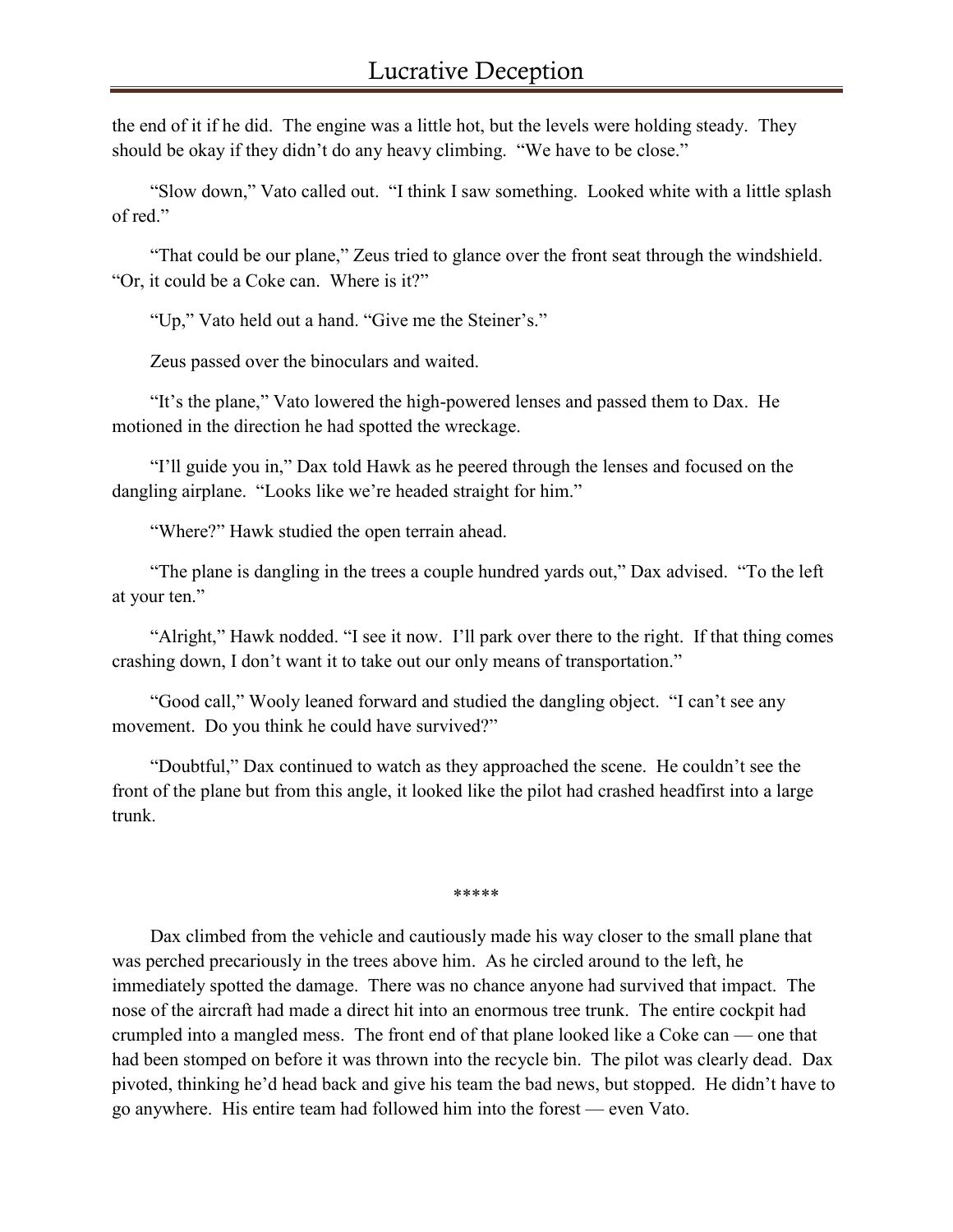"I've still got our gear in the car," Hawk silently pondered the situation and considered. "Pilot's dead for sure, but we have to check. Could be an injured passenger that's trapped in the back."

"Yeah," Dax sighed. "We do. Let's grab the gear we need and get this done."

Vato didn't move. He just stood there, looking at the wreckage and the plane that was dangling precariously in the thick trees.

"You coming?" Dax turned to Vato.

"You know I'm sidelined on this one," Vato barked. This was normally his area of expertise, but not anymore.

"Why?" Dax pushed.

The men stood frozen, waiting for Vato's response, hoping he didn't blow up at the suggestion — the way he normally did these days.

Dax silently waited as he continued to study Vato. It was time they all stopped being so overprotective of the former Ranger. If he was going to be part of the new team, he'd have to pull his weight. Today was as good a day as any to start. "If you're up to it, I'll leave you here to decide our approach while we grab the gear. If not, you might as well wait in the car."

Vato focused on the task at hand. Could he do it? Was he ready? He'd been demanding the team treat him with respect for several months now. He hated the way they protected him, the way they were always watching, expecting him to trip and fall or something, never giving him any real responsibility because they didn't believe he could handle it. Dax was finally complying with his request. Their leader was giving him a chance to prove he was a valuable resource, not just a burden. What if he failed? Would they give him another chance? Or would he be out for good? The stakes were high and that scared him? He took two steps forward and focused on the obstacle above him. That's when he realized he could do this. It looked worse than it really was. "I'm in."

"You sure?" Hawk began then stopped when he saw the warning look on Dax's face.

"Good," Dax turned. "You can tell me the plan when I get back. Is there anything we're going to need that Hawk won't have in his regular gear?"

"Pry bar," Vato said absently. He was focused on the trees around the plane. He already knew the route he wanted to take to get there. "We might have to use some muscle to get that back door open."

"Is there any way to steady the carnage while we work?" Wooly asked.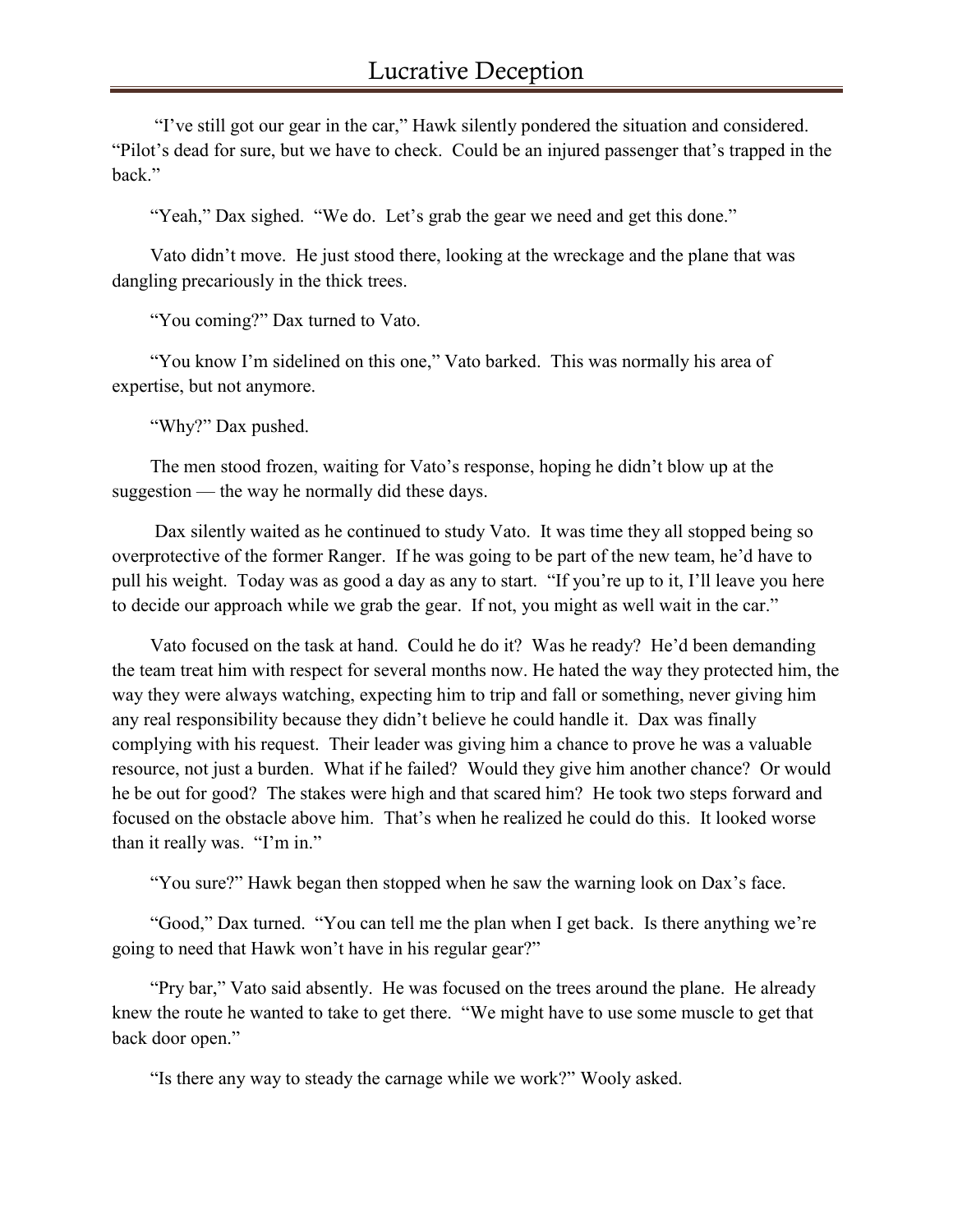"Not really," Vato shook his head. "Grab whatever rope you have. We'll have to construct a safety system so if the plane dislodges, it won't take us down with it."

The men worked as a cohesive team to rig the safest system they could come up with utilizing what little they had available. They just hoped the plane didn't come crashing down during the rescue mission.

"Are you sure we need to do this?" Wooly asked one final time. "I mean, as long as we've been here, there hasn't been the slightest hint of movement inside that thing."

"It's necessary," Dax buckled his harness and motioned for Vato to head up.

\*\*\*\*\*

Vato shifted and tested the branch to his right. It seemed sturdy enough. He climbed out of the way and motioned for Dax to proceed. His leader, and friend, maneuvered his body onto the upper branch and pulled his flashlight off his belt. Vato relaxed for the first time since he'd been shot. He felt free again. Being up here, in the trees, working, being part of the team... it felt right. He knew if he tried to thank Dax for giving him this opportunity, the man would just shrug it off and pretend it wasn't significant. But, it was. And, they both knew it. Things changed the moment he gripped the rope and pulled his body off the ground the first time in months. Now, sitting here on top of the world, he swore to himself he was never going back. No more feeling sorry for himself, it was time to get to work. "Pilot's gone. They might be able to identify him through dentals but..."

"Nobody should have to see this," Dax finished, turning his attention away from the bloody mess tangled with twisted metal that used to be a man's face. He was thinking of Paige, knowing she'd probably be the one to deal with the carnage. Once they cleared out the scene, Paige would work tirelessly to identify the victim and notify the family. She had a difficult task ahead of her. He shook off his thoughts and focused on Vato. "You hang out here, let me see if I can get inside. Only one of us needs to go in there."

"I can..."

"I'm here," Dax cut him off. It was one thing to push his men beyond their comfort zone. It was another to risk their safety when they weren't a hundred percent. He reached his gloved hand out and pulled on the lever. They were all surprised when the large door swung open.

"Well," Zeus called up. "At least that's one problem eliminated."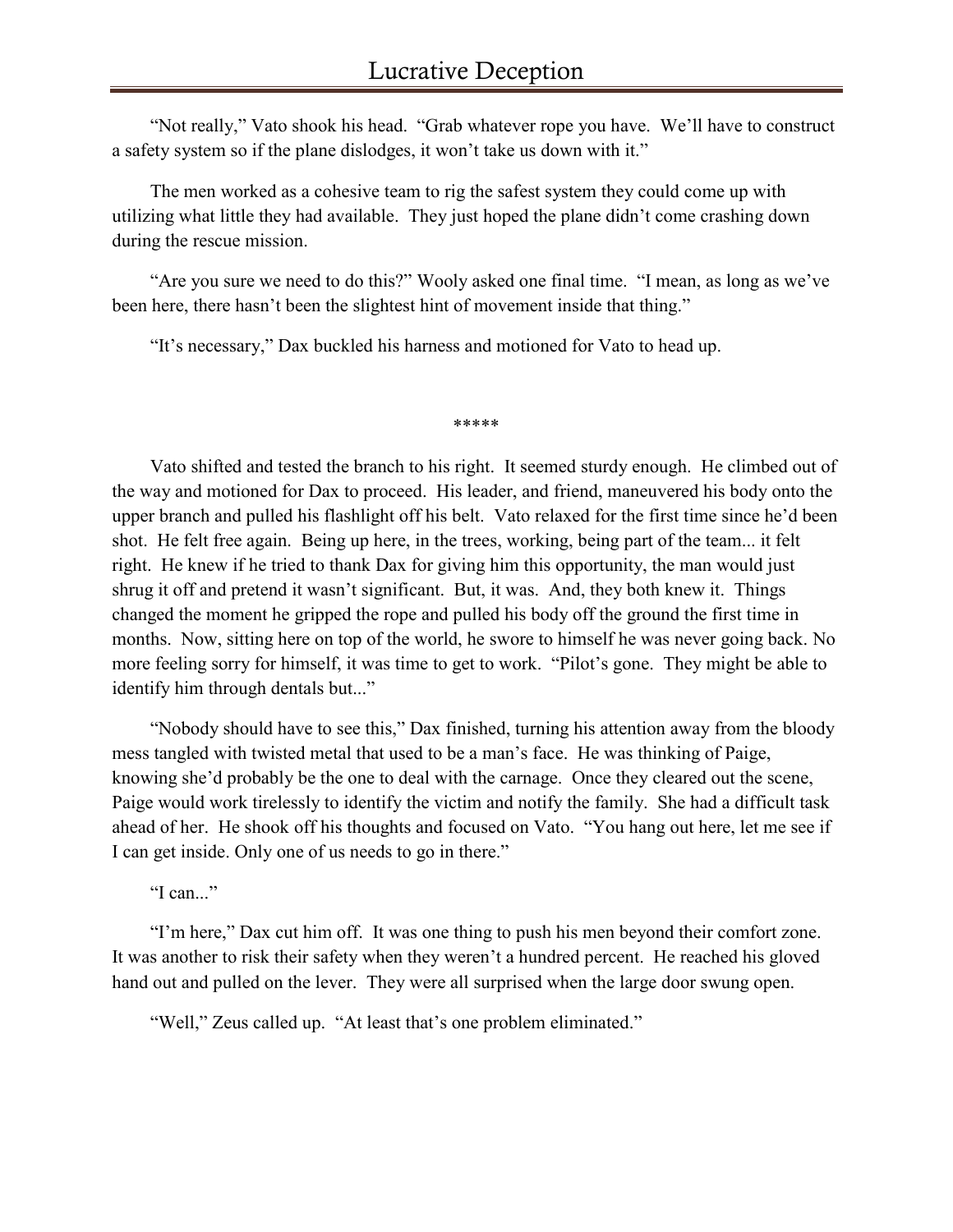Dax pointed his flashlight inside the open cargo area of the plane. He frowned when it hit a large clear plastic package filled with white powder; the image of a scorpion prominently displayed across the top.

"See anything?" Hawk called up.

"Drugs," Dax continued to slowly move the light around the entire area. He spotted two more packages of what he thought was cocaine. "And three large black bags."

"Empty?" Wooly asked.

"They look full," Dax shifted and slipped the flashlight back into a clip. He steadied his weight on the flimsy branch in front of him and leaned inside as far as he dared. It took two attempts, but he finally reached the handle of the bag and pulled it forward. The plane creaked and groaned, but didn't move.

"Stop messing around up there," Hawk ordered. "What's in the bags?"

Dax slid the zipper sideways and peeled back the opening. He wasn't too surprised when he spotted the contents. The low-flying plane, the drugs, it all fell into place.

"The suspense is killing us down here," Zeus called. "What did you find?"

Dax zipped the bag closed. He lifted it carefully out of the plane as he turned and released it. The heavy canvas dropped with a thud onto the hard-packed earth below.

"There is a lot of cash in there," Vato observed. "Are you debating your options?"

"It's not my decision," Dax moved backward until he felt like his position was solid again.

"What are we going to do?" Vato pushed. "You know we could use that money to help us with the necessities."

"Is that your vote?" Dax wondered. "This isn't my call alone. We all have a say."

Zeus whistled.

"You said there are three of those?" Wooly asked for clarification.

"Yep," Dax drawled.

"Can you get to all of them safely?" Hawk wondered.

"Is that what we decided?" Dax sobered. "There's nobody else in here, by the way. It looks like it was a solo run. Just the pilot, the drugs, and he must be on his way back to Mexico with the cash."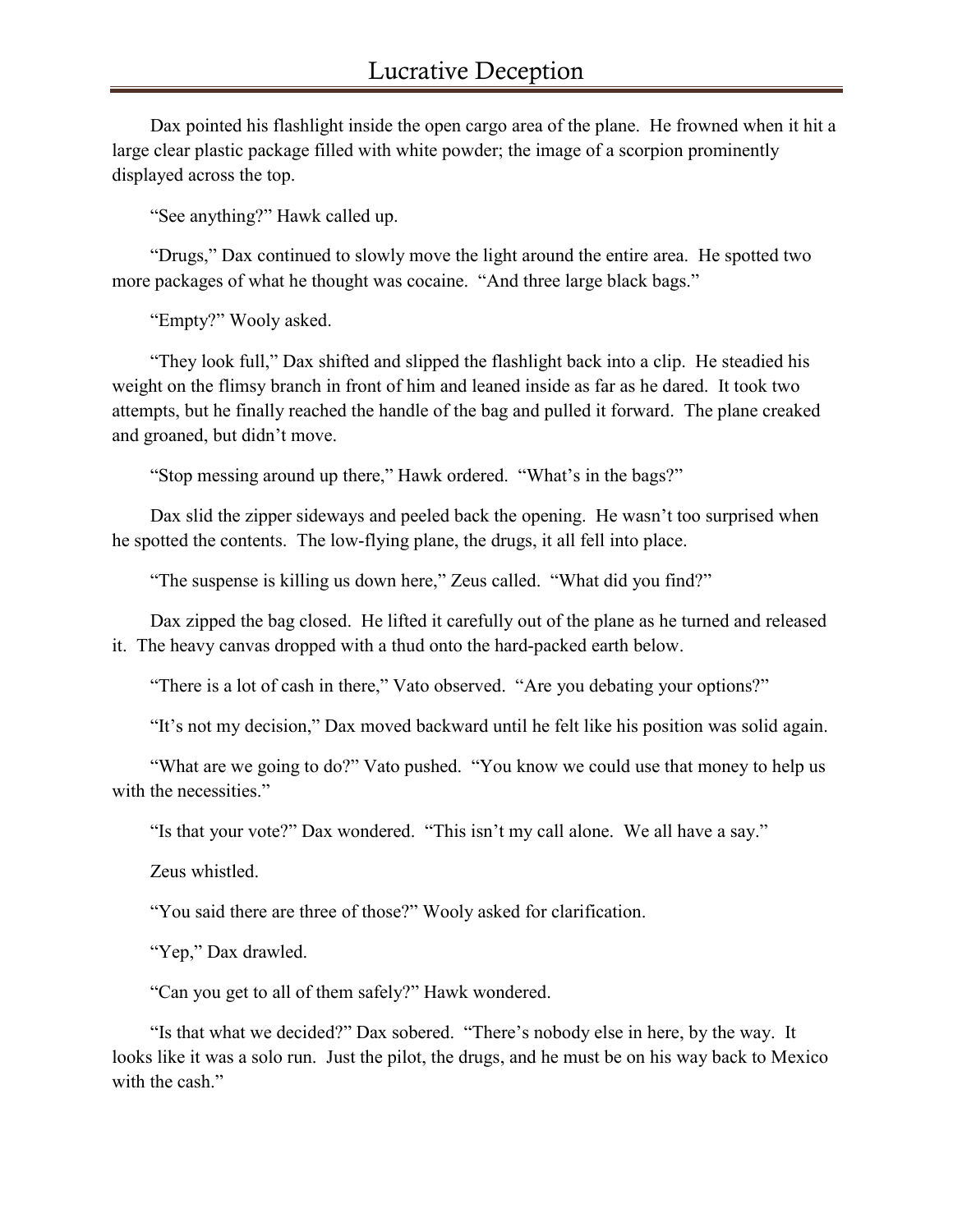"I say we take it," Hawk decided. "It would be different if it was some businessman or a wealthy family's legacy, but this is drug money. It's not like anyone will report it. I say take it all and we can decide how to handle it later."

"I don't know," Wooly disagreed. "It feels like stealing."

"I don't have a problem stealing from the Cartel," Zeus said without hesitation. "It's their fault I ended up in a Mexican prison fighting for my life not so long ago. As far as I'm concerned, they owe me restitution. My vote is hell to the yeah."

Dax grinned. Of course, Zee would see it that way. "Whatever we're doing we have to decide. Someone else may have seen that plane go down. Once the authorities arrive, it's out of our hands. Do I pull out the rest, or do we walk?"

"We take it," Vato voiced his opinion. "I'll help."

"Ken?" Dax focused on Wooly. He wanted it to be unanimous.

"You didn't vote," Wooly observed. "Are you a yes, or a no?"

Dax nodded. It was only fair, he needed to voice his feelings out loud, just like his men. "I say yes with a condition."

"Which is?" Hawk asked.

"We keep it to ourselves," Dax decided. "Until we decide how we're going to handle it, and what we are going to do, nobody besides the five of us can know anything about this." He focused on Zee. "Not even Carmen."

"I can't..."

"If I have to hide it from Paige, you can keep it from Carmen," Dax interrupted. "At least temporarily."

"Why not just tell them both?" Wooly asked, not wanting to keep the discovery from his wife.

"Because I would never force something like this on Paige," Dax answered immediately. "It's not fair. Knowing would risk her career — everything she's worked so hard for her entire life — just to make our lives easier. It's an unfair position to put her in. It's an ethical dilemma I can't ask her to face — especially not as a local cop responsible for this area. She can't be a part of this. She can't know anything about it."

"Right," Zeus realized. "Because if she knows, she'll either have to look the other way or seize it. You're right. Paige shouldn't have to make that decision. She shouldn't have to choose between her professional life and her personal life. Neither should Carmen."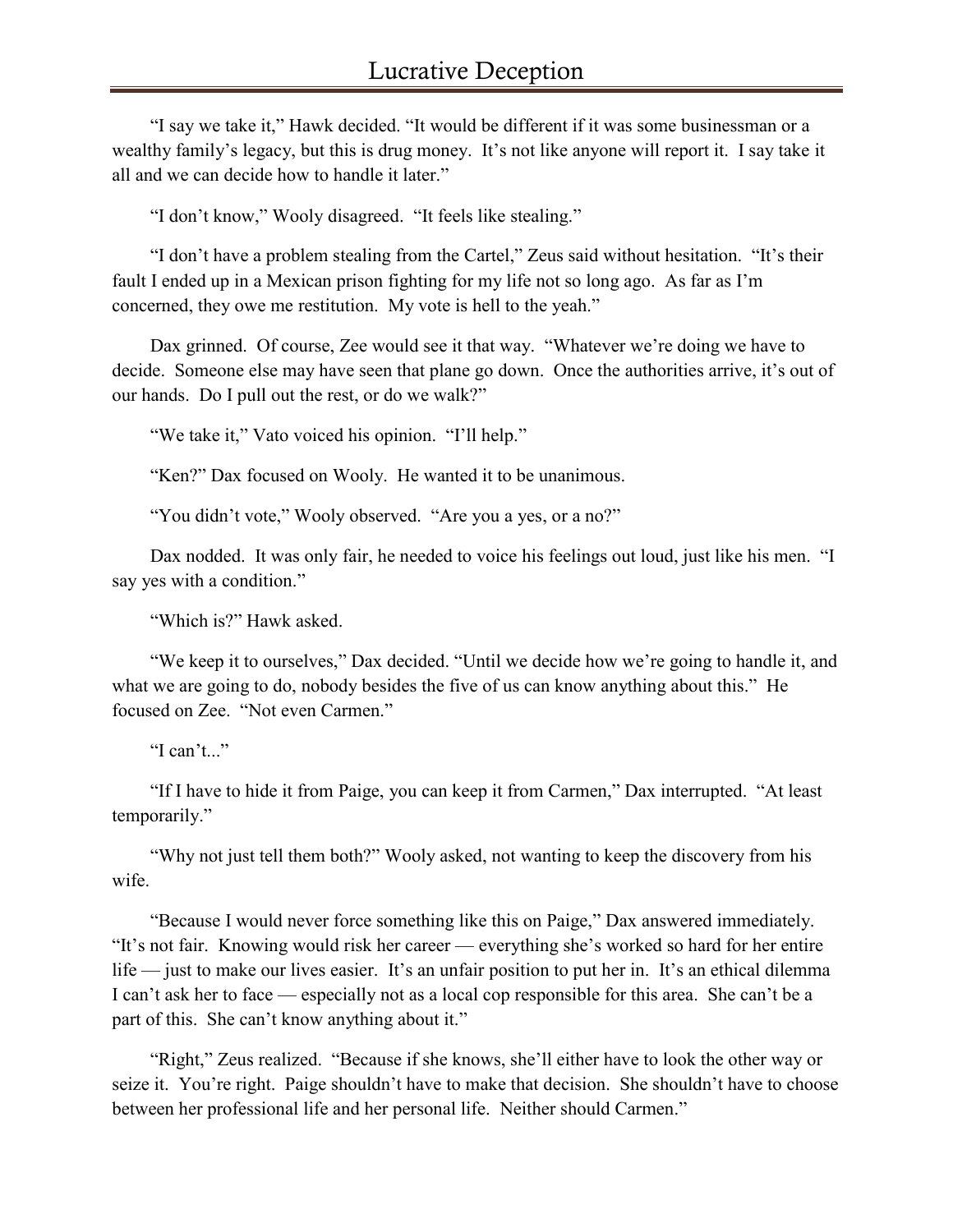"Okay," Wooly decided. "We need it, let's take it. We can debate how we use it later. Let's just grab the loot and get out of here."

"You also have to keep this from Jaime," Hawk warned.

"I got that," Wooly sighed. "I don't like it, but I get it."

Dax managed to slide the other two bags out of the plane and dropped them onto the ground below. He turned to Vato, "You go first. I want to do another quick check to make sure we're not leaving anything incriminating. You never took off your gloves, did you?"

"Nope," Vato shifted and started to cautiously make his way back down.

Dax patted his flashlight — check. He studied his gloves — no tears. He surveyed the area where he and Vato had waited — nothing left behind there, either. He lowered the door on the plane, making sure it was tightly secured, and headed down. The only evidence they were leaving behind was something they couldn't control. Paige would notice the rope burns on the trunk of the tree and realize whoever discovered the wreckage had also explored it. He dropped onto the ground, released the rope, stepped out of his harness, and motioned for his men to head out. Couldn't be helped and she wouldn't know who discovered the body or what else they had discovered. That would have to be good enough.

"Wait," Wooly objected. "I can live with taking the money, I think. But, I can't live with sneaking away and not reporting this. That man's family has to know what happened to him."

"We call it in, we get caught," Vato objected. "You know I'm right," he turned to Dax for support.

"There are only two things I know for sure at this moment," Dax answered. "Somewhere inside those bags, the Cartel has at least one — maybe more — tracking devices."

"We can't stay here until we find them, and we can't take those bags home," Hawk realized. "We need a plan."

"What's the second thing?" Zeus asked.

"I know that Hawk has one of those burner phones he loves so much inside the car," Dax waited for Hawk to confirm he was right.

"A couple of them, actually," Hawk grinned.

"Let's get this loaded up," Dax motioned toward the money. "We'll make our way out of this canyon and moved further up into the next canyon. There's another area I wanted to look at, anyway. Once we find a secluded spot, we hunker down and go through all of this, find the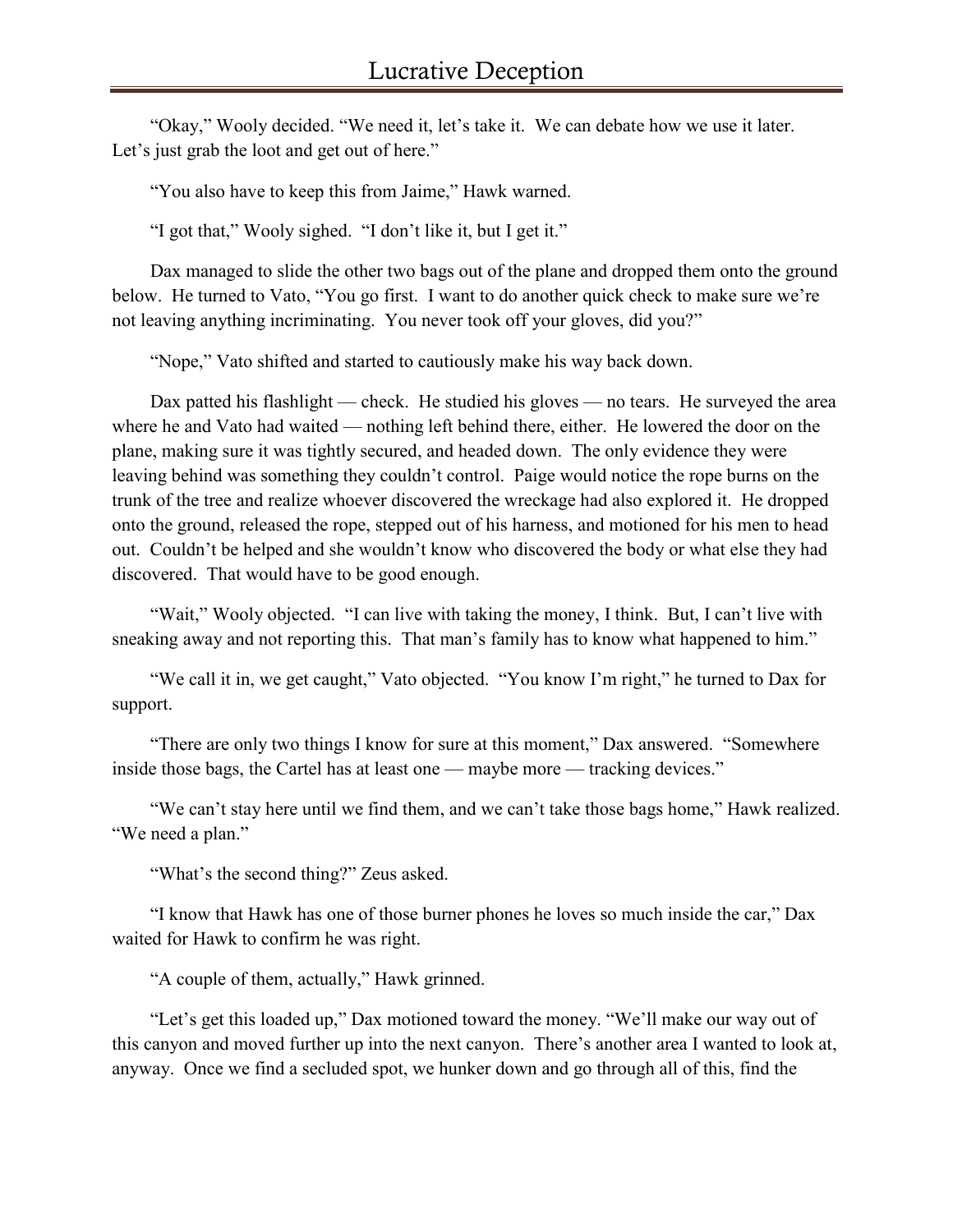trackers, and then drive around until we find service. That's when we call it in. The man is dead already, a few hours won't make a difference — not to him."

\*\*\*\*\*

Three hours later, the group was confident they had located all the tracking devices. They were state-of-the-art GPS units and must have been expensive. They were also easy to detect. Each bag had three of them hidden inside various stacks of money. Once they located the first one, they realized all they had to do was fan the entire stack and the bundle with the metal strip inside wouldn't fan. It was too stiff and rigid.

"You would think they'd hide these better," Zeus observed.

"I would think they'd be more random," Hawk added. "I mean really, three strips in each bag. It would have been more difficult if they had put one in one bag, four in another, two in another..."

"What are we going to do with the trackers and the bags?" Wooly asked. They didn't trust the bags. Dax worried they could have trackers sewn into the seams somewhere, so they had emptied all of their gear into the back of Hawk's cargo area and transferred the money one stack at a time into their canvas gear bags.

"Let's load up and try to find a signal so we can call in the crash," Hawk suggested. "We'll keep an eye out for a good spot to dump those along the way."

Dax stood. "Give me a minute." He walked to the SUV and started rummaging through the loose gear in the back. Moments later, he returned with the first aid kit. He dug around for a minute and pulled out a small package.

"What's that for?" Zeus asked.

"I'm being careful in case Paige finds any of this stuff," Dax slid his gloves back on. "If we leave so much as a stray hair on one of those bags, she'll find it." He tore open the plastic, removed the thermal blanket from the package, and spread it on the ground. "Grab those bags and drop them at one end. We'll roll this up and find a cave or something to dump it in."

"I think that foil liner will interfere with the GPS signal," Wooly realized as he dropped one of the bags onto the blanket. "When the owner of that money heads out to search, they might never find it."

Vato gathered up the trackers and dropped them on top of the pile.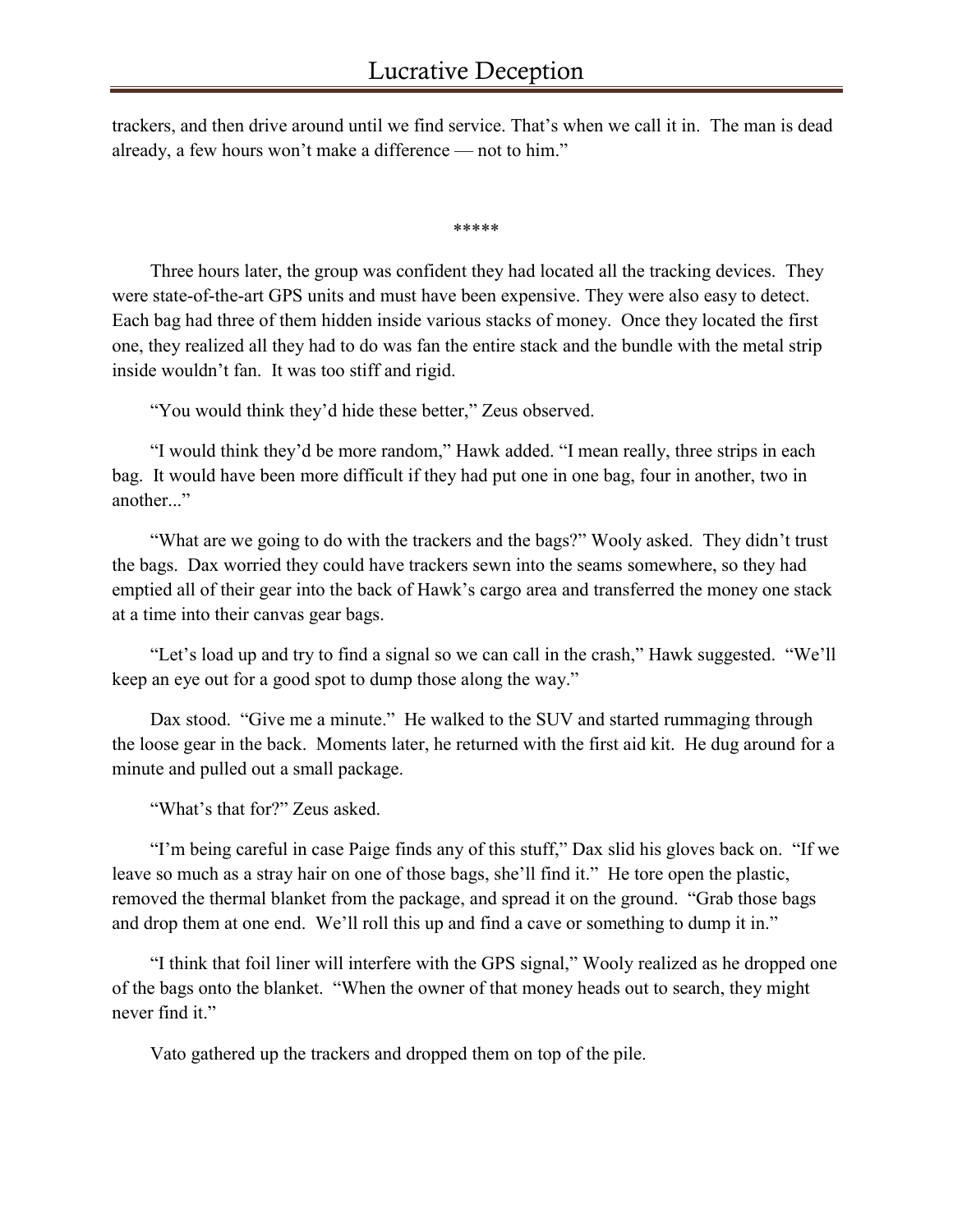Dax hesitated, ripped open an alcohol wipe and thoroughly cleaned each of the tiny metal strips before dropping them one by one on top of the bags. Once everything was gathered, he rolled it all up, tucked the corners inside to keep it closed tight, and carried the bundle to Hawk's SUV.

\*\*\*\*\*

"I can't exactly say it's hidden, but it's out of sight," Zeus said as he climbed back into the vehicle. "With any luck, it will stay that way."

"Good," Hawk pulled away. "I called in and reported the crash. Gave them the coordinates we jotted down when we exited that dry creek bed."

"What voice did you use? Are you sure Paige won't recognize you?" Dax asked. "That's the first thing she'll do — pull the tape."

"Nasal accountant with a twangy lisp," Hawk laughed.

"Did the dispatcher understand you at all?" Wooly wondered.

"Enough," Hawk shrugged. "Even my mother wouldn't recognize me. We're safe. And, we should have enough time to get out of this canyon before they arrive."

"Doubtful," Dax disagreed. "They're probably at the mouth already."

"They would be," Hawk smiled. "If I called Sanpete County."

"Who did you call?" Dax frowned.

"Nephi Police Department," Hawk made an abrupt turn and continued quickly up the trail. "The non-emergency line. With the delay, we should be free and clear before Manti's finest is even notified."

Dax groaned. "Did it have to be Nephi?"

"What's wrong with Nephi?" Hawk asked absently as he pulled to the side of the road. He slid the sim card from the burner and tossed the device into the river. With the spring run-off, the phone would be miles away within an hour. He pocketed the card and pulled away.

"Sheriff Dusty Hawkins," Dax answered softly.

"The idiot cowboy you told me about?" Zeus asked. "The sheriff you decked for kissing Paige?"

"That's the one," Dax sighed.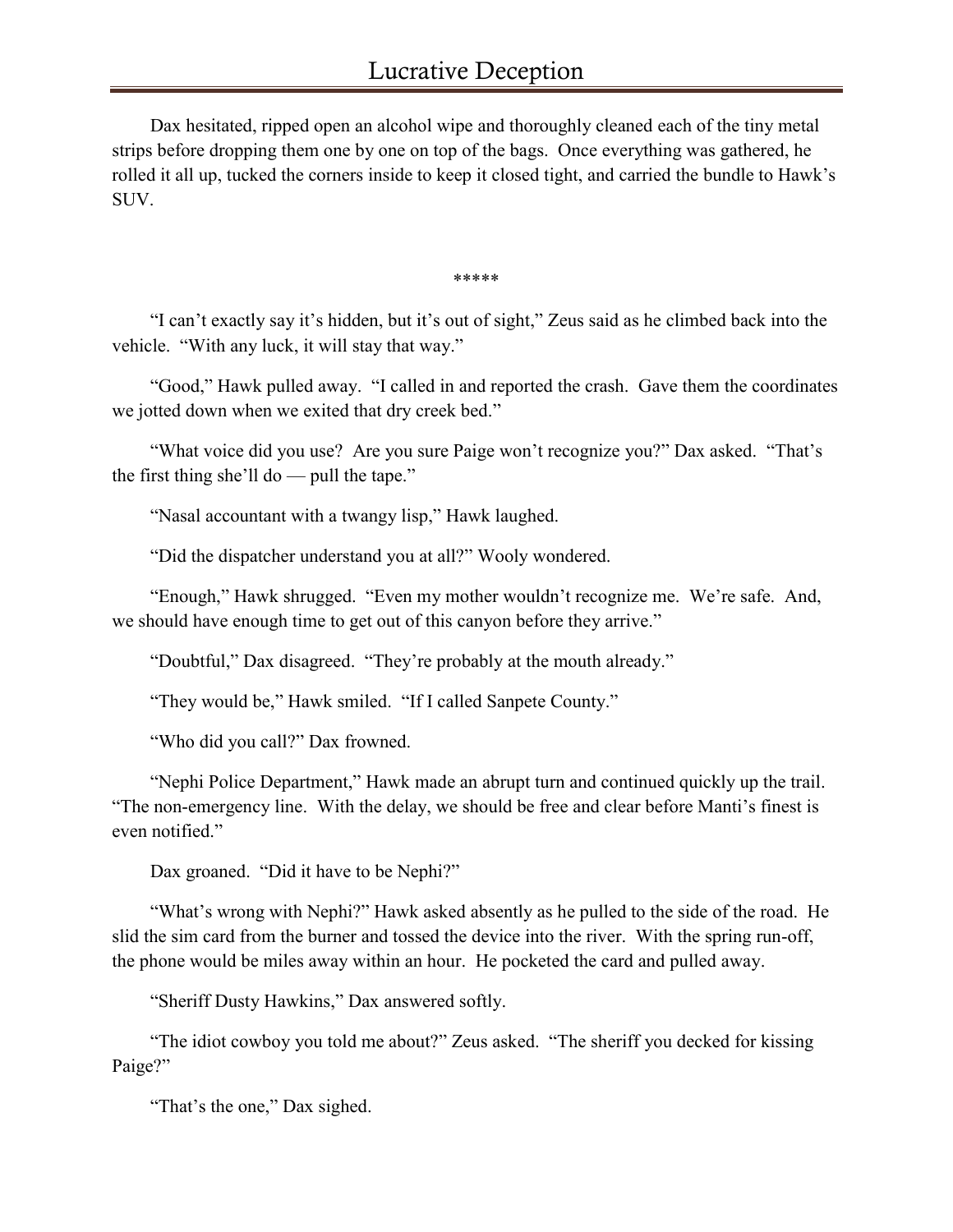"Oops," Hawk said sheepishly.

"It probably won't matter," Dax decided. "It's not his jurisdiction. The call taker should just pass the information on to the right department and close it out on their end."

\*\*\*\*\*

"Paige?" Margie called across the room.

"What's up?" Paige shifted to look around her computer screen.

"Natalie, a dispatcher up in Nephi, got a call," Margie began. "Some guy reported a downed aircraft. She could barely understand him plus service was terrible, kept cutting out, but she was able to get the coordinates. When she plugged it into her system, she discovered it's ours. The man said he would wait for the authorities to arrive. Can you head up while I try to contact Gage?"

"On it," Paige stood. "Where am I headed?"

Margie handed her a map that marked the location where the caller was supposed to be waiting. "He said the plane is northeast of there in the canyon."

"I'll advise," Paige snatched up the information. "How did Nephi end up with this, anyway?"

"No idea," Margie shrugged. "Call came in on the non-emergency line. That's all I know."

"Tell Gage I'll meet him there," Paige said as she headed out.

Gage parked behind Paige's unit and joined her on the side of the road. "You think it was a hoax?"

"Not sure," Paige sighed. "Clearly we don't have a complainant, but someone left the dedicated trail and drove down that dry creek bed. I talked to Air Traffic Control; they've got nothing — not even a blip on the radar. They were surprised when I told them we might have a downed aircraft out here. I think we need to document this and then follow the creek in just to be sure."

"Could be a hoax; but you're right, we have to check. I'll drive," Gage offered. "Snap your photos and let's go."

Paige finished documenting the area and climbed into Gage's passenger seat. She thought about the call for several minutes before she spoke. "Why would someone call in a downed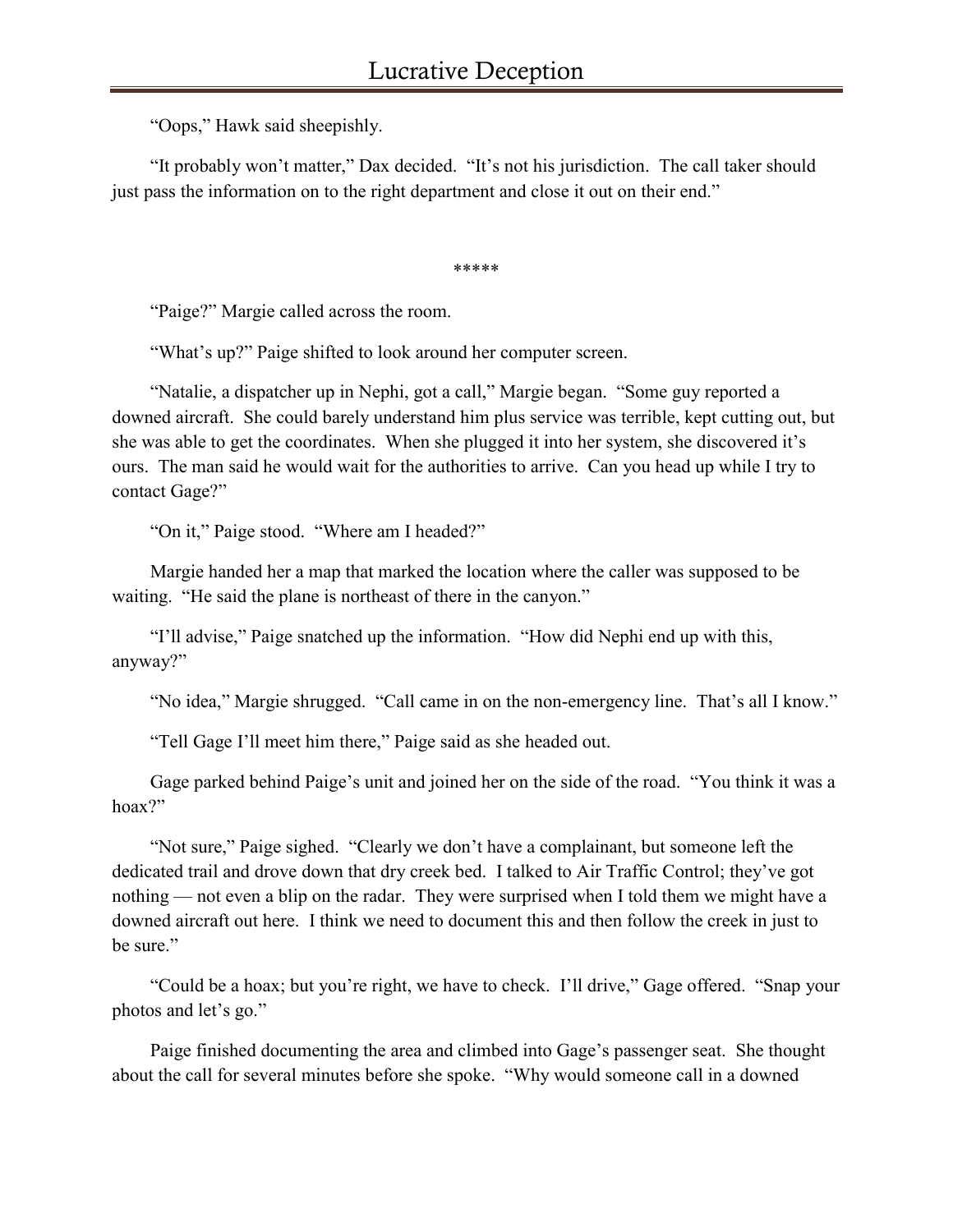plane, agree to wait for the police, and leave without providing the details? Maybe you're right and it is all a big prank."

"It could be legit," Gage decided. "Some people don't want to get involved. It's possible someone was out here in an area they know they're not supposed to be in and saw a plane go down. They decided it was important to call in what they saw but didn't want to get caught."

"True," Paige continued to study the tracks ahead of them. "They came back here quite a ways."

"Yeah," Gage agreed. "There are two sets of tracks, in and out. Could have been a couple of kids messing around off-road when they saw the plane and got spooked."

"Could be," they continued in silence until Paige saw something in a tree. "Slow down."

Gage slowed to a crawl then slammed on his breaks when he spotted the plane dangling haphazardly in the forest to the left. The two of them sat silently studying the area. "Got any theories?" Gage finally asked. "Because I'm a little stumped here. I do know it wasn't just an innocent mistake."

"No," Paige sat back in her seat and pondered the evidence. "Someone tracked down that plane and deliberately mislead us. If they went to the trouble of locating the wreckage, why call in coordinates nearly a mile away from here?"

"Some kind of delay tactic?" Gage offered.

"Makes sense," Paige reached for the handle. "It's also the reason they called this into Nephi instead of us?"

"What?" Gage joined Paige in front of the vehicle. "This didn't come into Margie?"

"Nope," Paige spotted the area where their mysterious vehicle must have parked. "Why don't you start taking photos of the area. I want to check something out. Then I'm going to do a quick search to see if they left anything behind."

"On it," Gage turned and pulled a camera case from his back seat. He snapped photos of the tire tracks, the disturbed dirt that made a trail toward the forest and the foliage that led into the trees. Clearly, someone had driven out to the crash site, then left their vehicle and wandered in for a closer look. A section of foliage was trampled down creating a trail that disappeared into the shadows of the thick trees, but there wasn't any other evidence. No obvious leads they could follow. He took his last shot then moved in beside Paige. She was crouched on the ground, studying the dirt. "Did you find something?"

"Nothing that will help us solve this mystery," Paige stood. "But this is where they parked."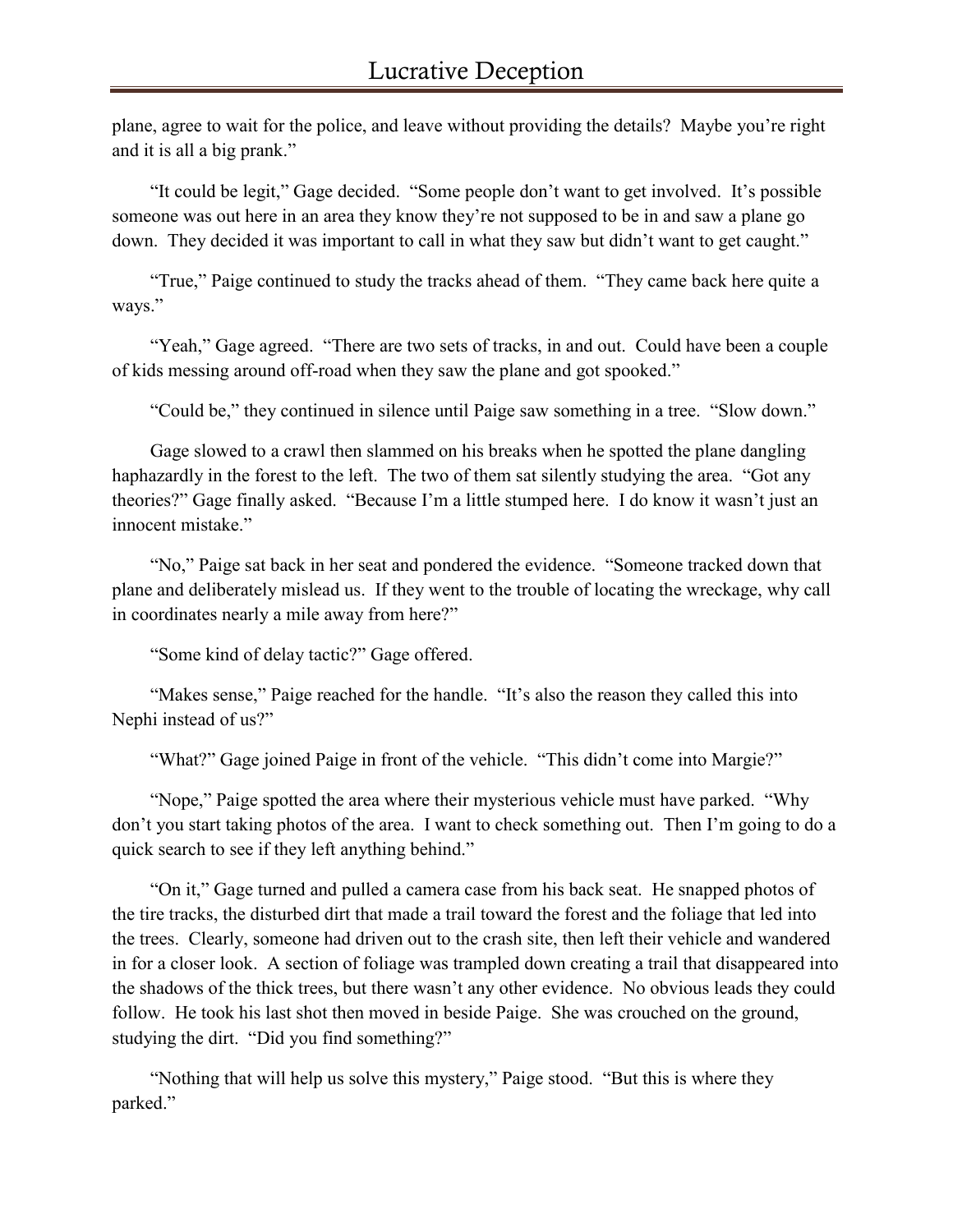"They?"

"Yeah," Paige pointed to a spot on the ground. "We can follow the tire tracks and see this was the end of the road for them. They parked here, then when they were finished doing whatever it was they did, they circled around and headed back out."

"Right," Gage nodded. "I noticed that."

"So," Paige pointed to another disturbance in the dirt. "Driver and a couple feet back, passenger."

"Which means there had to be at least three of them," Gage realized. "Only way somebody would jump in the back seat. But, what's the deal with that?" He pointed to an area that looked like something had been dragged or someone stomped around a bit before climbing in.

"No idea," Paige shrugged. "You get what we needed from here?"

"Yeah," Gage said with a sigh. "But it just tells us someone was here. I didn't find anything that would indicate who."

"Either they were careful or lucky," Paige agreed. "I didn't find anything either. I guess it was too much to ask for a dropped wallet or a used water bottle we could process for DNA."

"Let's take a look at the plane," Gage decided. "I called it in. Jericho is sending out the experts, so we'll have company soon."

The two of them slowly made their way into the thick trees. The area below the crash site was also disturbed. "They spent some time here," Paige deduced.

"I can't see the pilot," Gage moved back where he thought they might be safe if the plane suddenly dislodged and came tumbling down. "But, by the look of it, the plane struck that tree with so much force he most likely died on impact."

"I agree," Paige joined him. "You have any binoculars? I want to get a better look and I'm not comfortable climbing that tree just yet."

Gage headed back to the vehicle and returned with a case.

Paige studied the plane, the tree, and the cockpit. "I can kind of make out a body," she finally told her partner. "Identification is going to be difficult."

"Let's hope he's carrying a wallet, or his flight data has enough to track him," Gage said hopefully.

"I can see marks on the trunk and the limbs just above the left wing," Paige's mind was racing. What was going on here?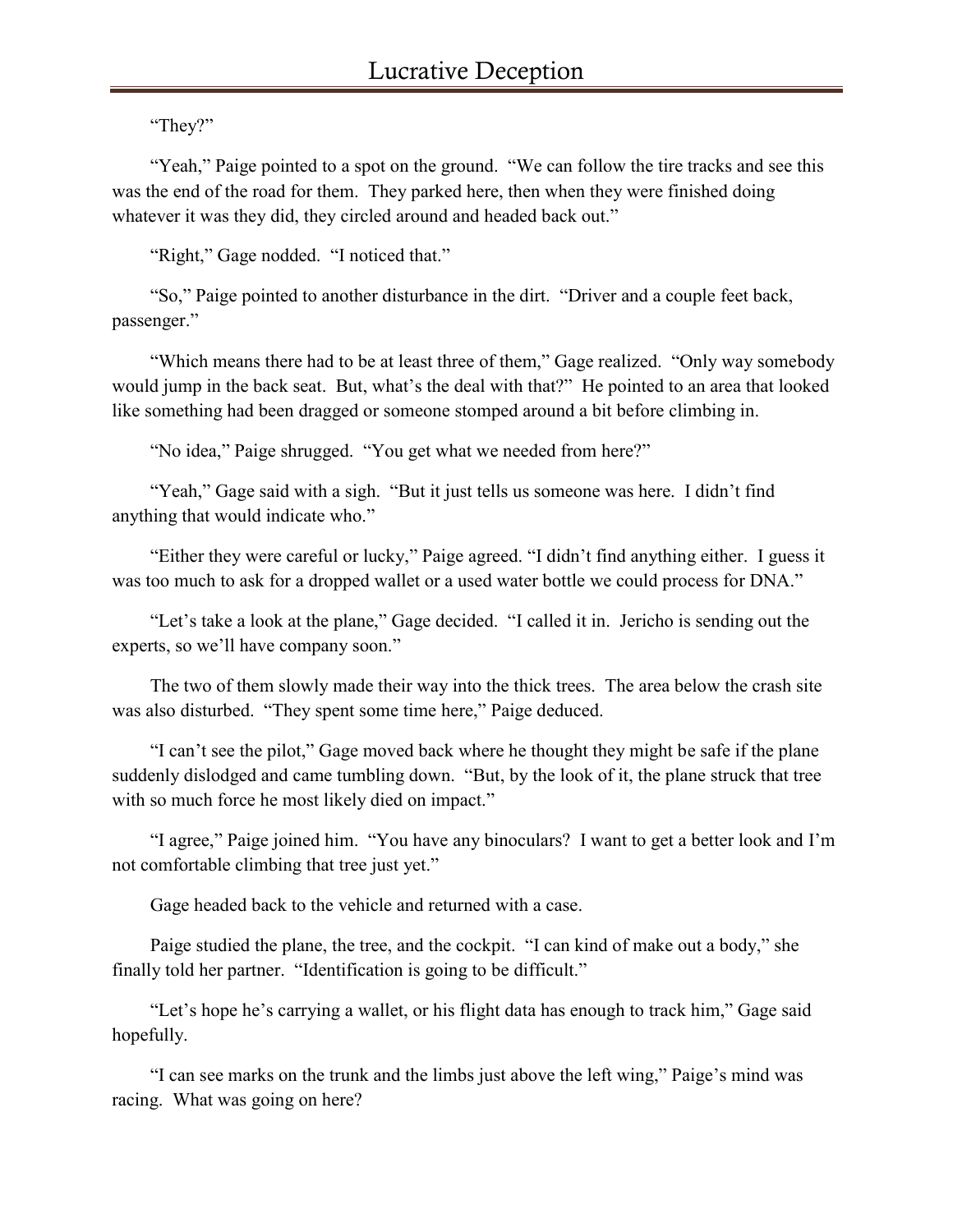"What kind of marks?" Gage wondered, confused. If the pilot was killed instantly, how could there be marks on the tree?

Paige handed the binoculars back to Gage. "Do you think he was meeting someone? Out here? If he's not showing on the radar, he had to be flying low."

"If they were doing some kind of illegal deal, why call it in at all?" Gage wondered. "I mean, wouldn't it be easier to just get in, grab whatever it is you wanted, and bolt? Safer to just leave the thing out here to be discovered a year from now — or never."

"It would," Paige hadn't figured it all out yet, but none of this passed the smell test. This was not an innocent crash with some good Samaritan calling in the tragedy. All she knew at the moment was a group of at least three people located this plane and scaled that tree. Which meant they had come prepared. They probably retrieved something, called in the crash, and disappeared. And, at the moment, she didn't know who the pilot was, what he was transporting, or how in the world she was going to solve this mystery. Because, the three men left enough evidence to prove they were here, but they didn't leave a single lead she could use to identify them.

\*\*\*\*\*

The men had gathered in Dax's living room. They silently studied the large bags of cash on the floor before them. Nobody said a word. The reality of what they had done was still setting in.

"We survived phase one," Hawk finally said. "Now, what's phase two?"

"We need a place to stash it," Dax looked at his men. "Somewhere safe. Once it's secure, we can debate what to do with it."

"What's to debate?" Vato asked. "We need it, we spend it."

"We spend it," Wooly disagreed. "We get caught."

"Or dead," Zeus said, remembering his time in Mexico. The Cartel took their business seriously and wouldn't hesitate to kill when crossed. "We have to be smart about this. It's not just the law or the IRS we have to avoid. It's Edwardo Contreras and his ruthless band of savages."

"What makes you so sure this is Contreras and not Ramin Trevils?" Hawk asked.

"Because Dax saw a scorpion on the bag of cocaine," Zeus answered soberly.

"It's Edwardo Contreras," Dax confirmed. "His mark was on all three bags."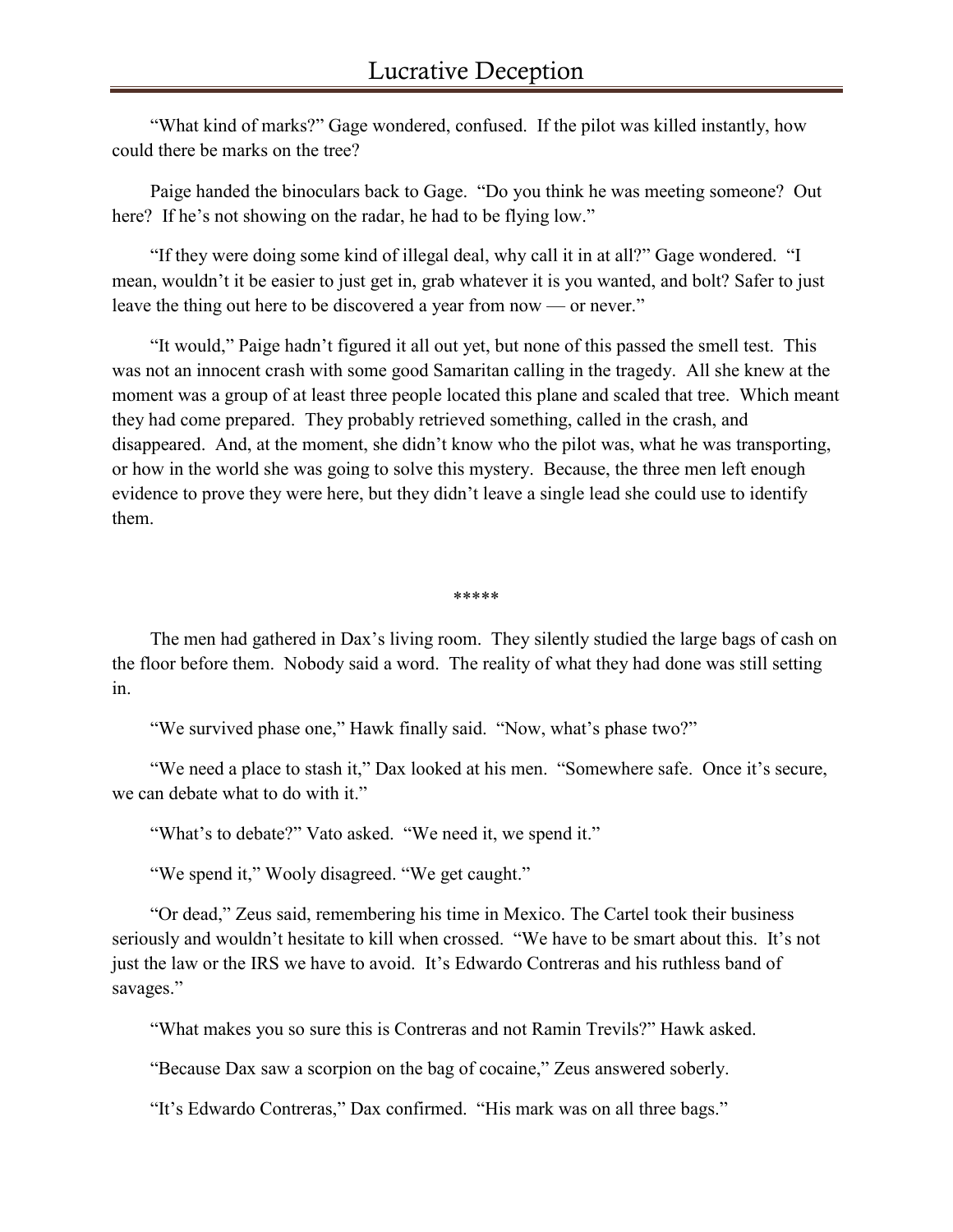"That would have been valuable information to have," Wooly grumbled. "I mean, while we were deciding if we should take the money and run."

"Why?" Hawk asked. "Doesn't really matter which Drug Lord is after us. Ramin would be just as ruthless over this much cash."

"I agree," Zeus sighed. "We knew we were taking money from the Cartel. Didn't really matter which one. Eventually, one group will emerge as the victor in their battle for control, but it doesn't really matter which one. They are both willing to kill, Ramin Trevils is just more sophisticated about it. He fancies himself a gentleman. Rules matter in his organization. With Contreras, there are no rules. Either way, the code dictates death when it comes to stealing."

"True," Ken relented. "I guess Ramin's need to keep up appearances just makes him seem less threatening. But, when it comes right down to it, dead is dead."

"So," Dax brought the conversation back to its starting point. "Where do we hide the loot?"

"We need to go through it completely," Hawk decided. "I know we're fairly confident we ditched all the trackers, but I want to be more than fairly certain. Vato and I can do a more thorough search tonight. We'll go through the stacks one bill at a time and make sure we didn't miss anything."

"I can stay and help," Wooly decided.

"I don't like having that much cash lying around," Dax disagreed. "We need to stash it somewhere close. You can methodically search a few stacks at a time, but I want the rest safe and secure while you do it."

"What's more safe and secure than a safe?" Zeus asked. "You got somewhere we can stash a new gun safe out of sight? The basement would be ideal if we can get the thing down there."

Dax considered. "Let's head down and find the best location. I've got that storage room in the back. Should be enough space if we move some stuff around. We don't need anything big, just strong and secure. We'll measure the stairwell and the hallway while we're at it."

"That doesn't cover tonight." Hawk challenged.

"It does if we take the truck up to Cabela's today. The five of us should be able to manage one of the smaller models," Dax decided.

Hawk stood. "First, let's stash these in your current gun safe in the spare bedroom. We can shuffle your guns around to make room temporarily."

The men went to work rearranging and measuring. The sooner they could get the cash out of the living room, the better.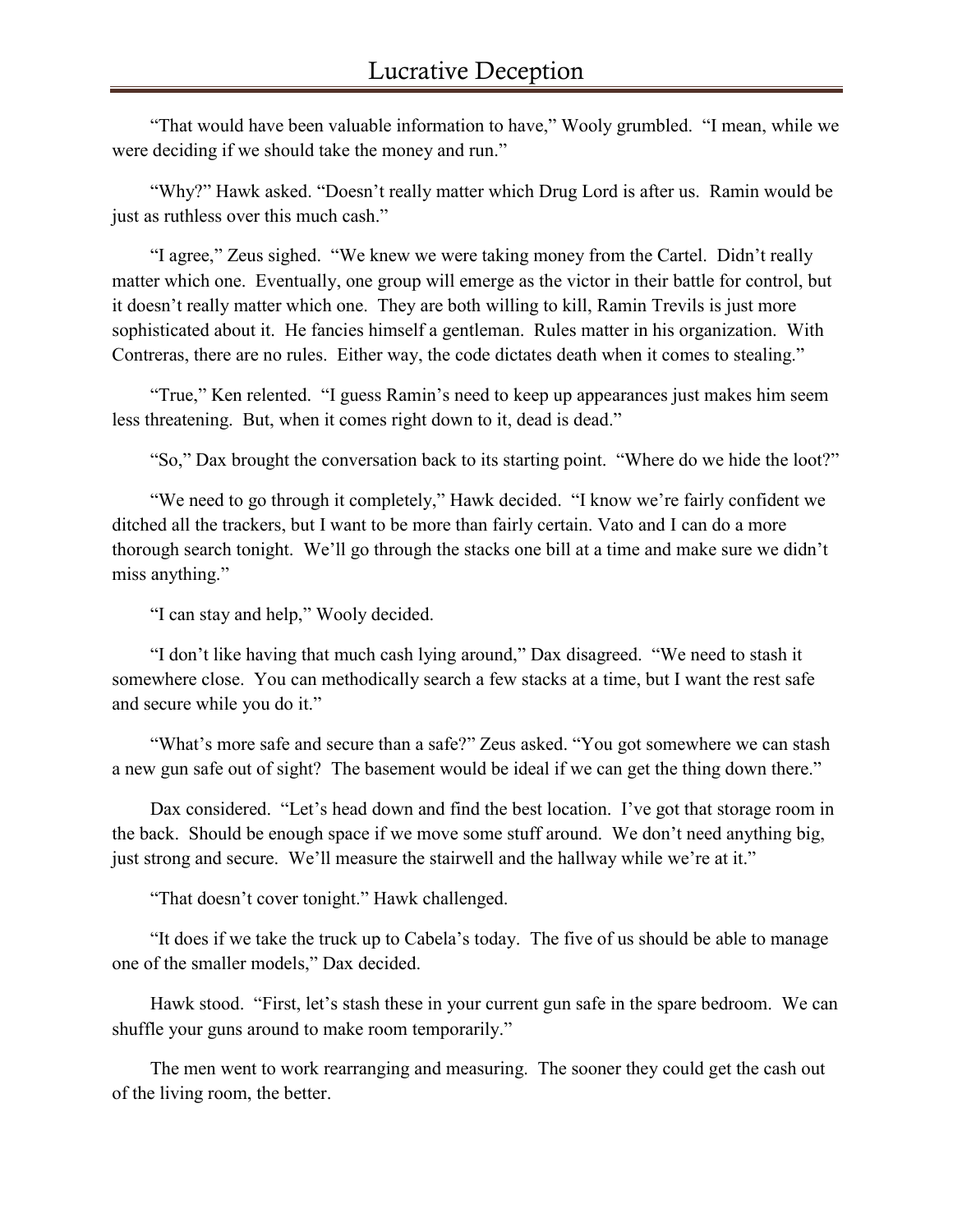\*\*\*\*\*

Paige watched as Search & Rescue extracted the mangled body from the cockpit, secured it to a stokes for transport, and slowly lowered it to the ground. She continued to watch as the experienced team of volunteers made their way out of the trees. Jericho called in NTSB after Gage verified they did, in fact, have a downed aircraft. Their team would deal with the wreckage, but they wouldn't arrive for at least another day. Once they extracted the plane from the tree, it would be transported to a federal facility where they could conduct their own investigation. Paige knew it could take months, but eventually they would all know why the plane crashed; pilot error, or mechanical failure.

Alan Banks dropped from the tree and approached their small group. Jericho had arrived before the rescue team and the three law enforcement officials were standing stoically by watching as the volunteers did their best to retrieve the remains. "You were right," Alan told Paige. "Someone scaled that tree before we did. Basically, the same way we did. They had to have climbing gear readily available. Kind of rules out a of couple kids messing around where they shouldn't."

"Find anything else we should know about?" Jericho asked.

"There are a couple bags of white powder," Alan advised. "We left it where it was. Didn't want to contaminate any evidence. I'd say you're dealing with a drug plane. Explains why they weren't detected by radar. They were probably flying too low, ended up in this boxed canyon and couldn't pull out. High price to pay for an easy mistake."

"Only a couple of bags?" Jericho wondered. "Not an entire shipment?"

"Nope," Alan glanced back at the scene. "At a glance, I spotted two. Body's ready for transport but I doubt the ME can get his vehicle back here. What do you want us to do with the remains?"

"Leave him on the stokes," Jericho decided. "We'll transport him back to the road in Gage's truck. ME should be waiting for us by now."

"On it," Alan turned and headed back to his team.

"They retrieved the money," Paige said softly.

"How did they know he would crash here, though?" Jericho agreed, but it still didn't make any sense.

"Now you understand my frustration," Paige answered. "I guess I have to go up there. Now that they have the body, I'll need to document everything and retrieve the drugs."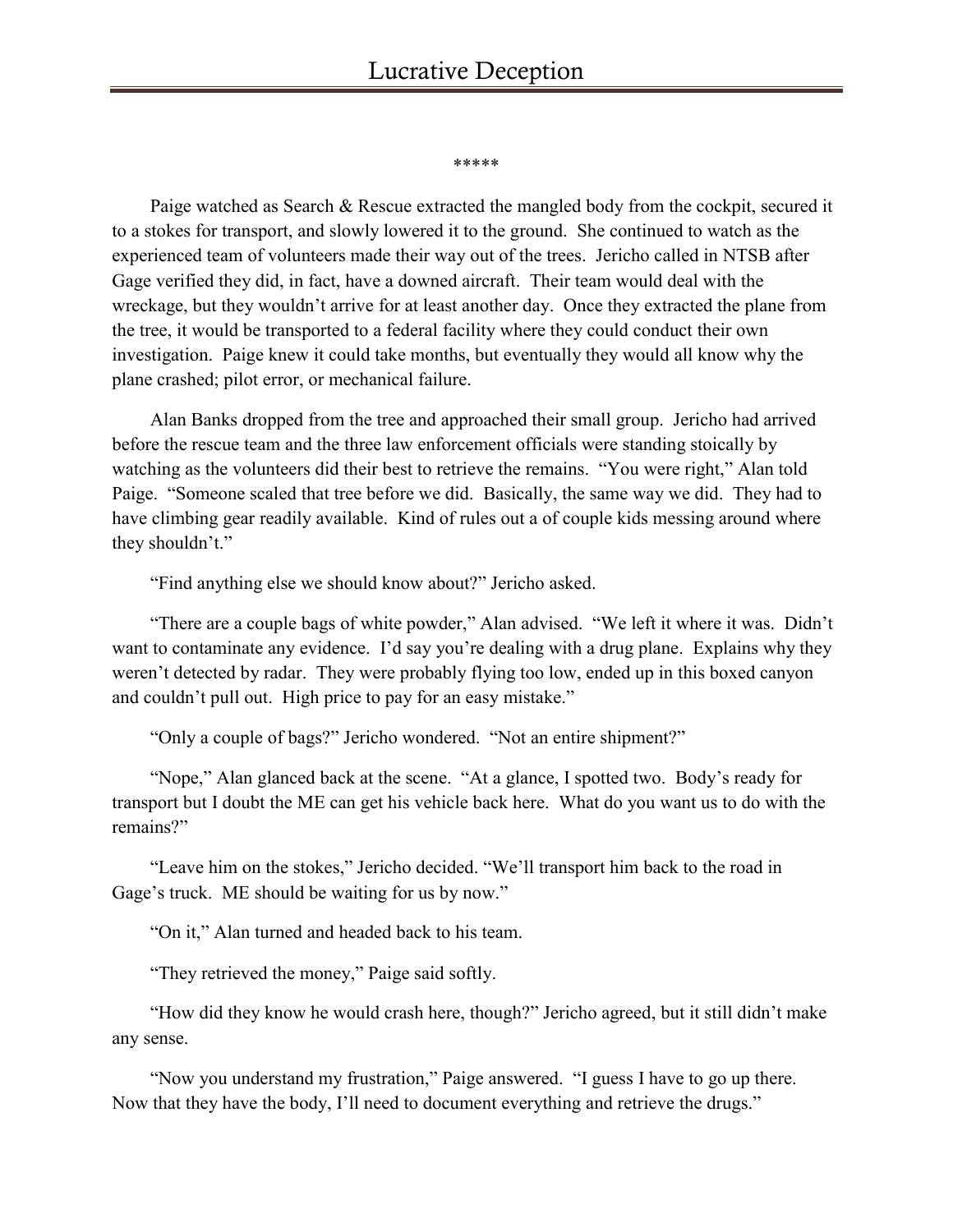"Let's wait," Jericho decided. "I'll call Mike in, have him protect the scene until the NTSB arrives. Their investigators can secure the drugs. It's not like we're going to charge this guy for possession or distribution. Our chain of evidence will be intact if we discover something related down the road."

Paige didn't like it. She wanted to get up there, scour the entire area for clues, and see for herself there wasn't anything more to find. But in her gut, she knew it was useless. Search & Rescue had already disturbed any clues she might find in the trees. Nothing she found would be worth the risk. She had to accept, this time, there was nothing more she could do.

\*\*\*\*\*

The following morning Paige woke early. She rolled over and realized she was alone. Where was Dax? She stumbled into the kitchen and spotted him at the kitchen table, sipping coffee, and scrolling through something on his phone. "You're up early."

"I was just about to say the same," Dax slid his phone into his pocket and studied Paige. "Long night, early day?"

"The NTSB will be arriving today," she settled in next to him and took a tentative sip of her doctored brew. "I want to be there when they bring the plane down. The SAR guys could see drugs in the back. I need to have them analyzed, see if we can figure out who they belong to, dust for prints, that sort of thing."

Dax hated knowing his team was causing sleepless nights and long hours for Paige. It made him feel guilty about the way they had handled things. On the other hand, even if they left the money where it was, she'd still be working through the case exactly the same way she was now. Technically, his involvement hadn't changed anything. Somehow, that didn't erase the guilt. "Then what?"

"I'm waiting to hear back on the dental records," Paige settled back. "The pilot can't be identified unless the ME finds something we can trace, like a knee replacement with a serial number or a unique tattoo — Something that will give us a lead to follow. I might have to wait for the DNA results to come back and see if he's in the system. If he's running drugs, there's a good chance I'll get a hit."

"What about the plane?" Dax asked. "Can't you see who owns it and then trace it back to the pilot that way?"

"I'm still working on that," Paige sighed.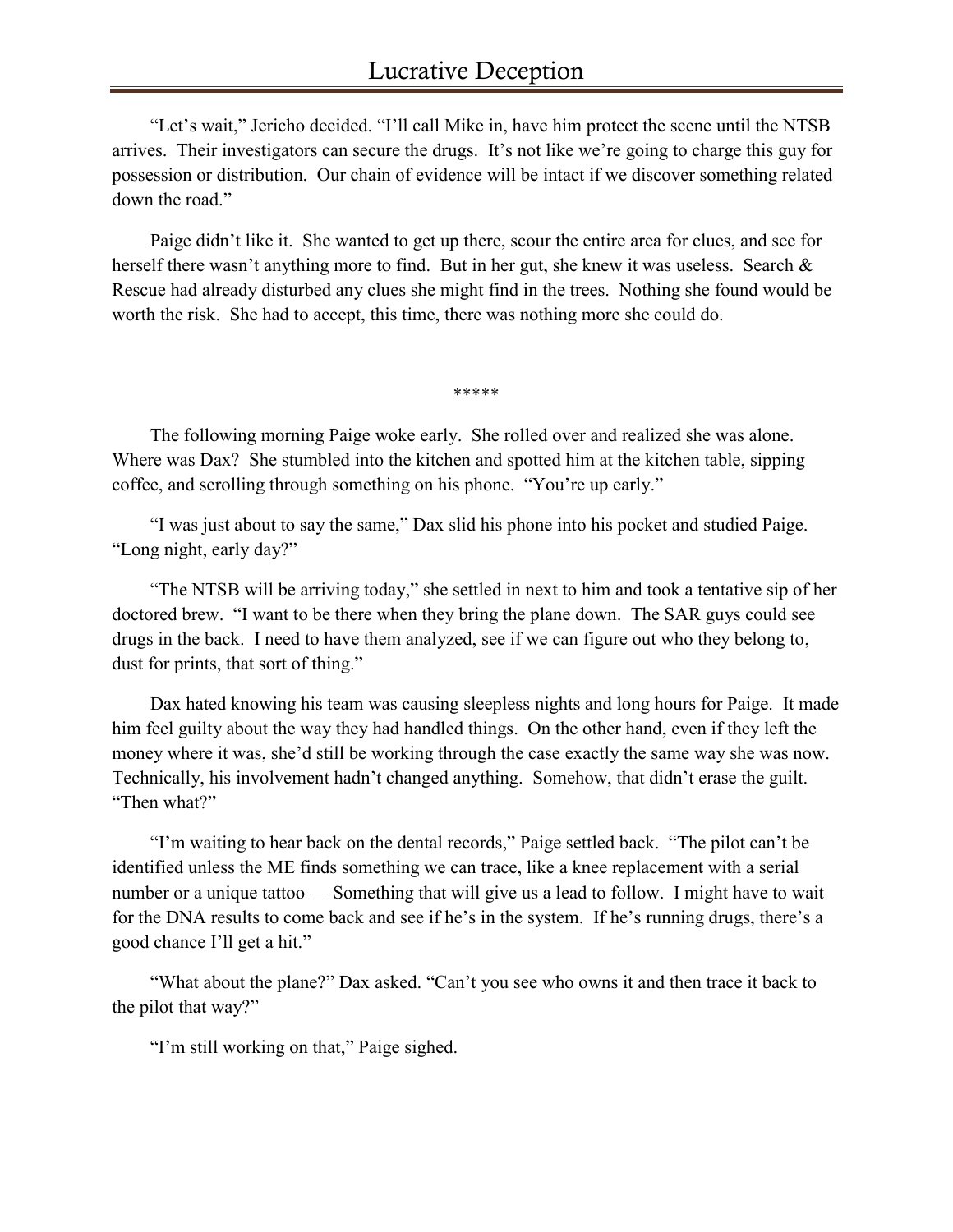"There has to be a record somewhere," Dax pushed. He initially thought identification would be easy. The plane was still intact. You could see the N number from the ground. Tracking the registration through the FAA should have been simple and quick.

"There is," Paige sighed. "The plane is registered to a guy by the name of Stanley Whittle. He died twelve years ago. The record hasn't been updated; they just keep renewing the registration under the same name."

"Who pays for it?"

"The Stanley Whittle trust," Paige frowned. "I'm hoping to get more today. Dean uncovered what little we know last night, but we'll have to track down the trustee today and try to get the details. Once the NTSB arrives, they should have all the FAA records, maybe that will help. With any luck, I'll know who was flying that plane before I come home tonight."

"I'm not sure how lucky that is," Dax disagreed. "Once you know, you have to make notification to the poor saps family."

"True," Paige moved to pour herself another cup of coffee. "Those are always stressful. But he might have a wife or a brother that can fill in some blanks for me."

"Like?"

"How did they know?" Paige said in frustration.

"I'm not following."

"Somebody got there before we did," Paige admitted. "Someone knew he crashed, swooped in, and retrieved the money before we could seize it. How did the Mexican Cartel know he was going to crash? Assuming he works for the Cartel."

"And, assuming it's gone," Dax said carefully. "How do you know they swooped in and took the money? Or that there was any money there to take."

"What else?" Paige said absently. "It had to be money."

"You know you get into trouble when you try to spin theories instead of following the evidence," Dax warned. "You're making a lot of assumptions. It could have been something else."

"Like?" Paige asked doubtfully.

"I don't know," Dax shrugged. "Guns or people."

"Not people," Paige disagreed. "Or we'd have more dead bodies."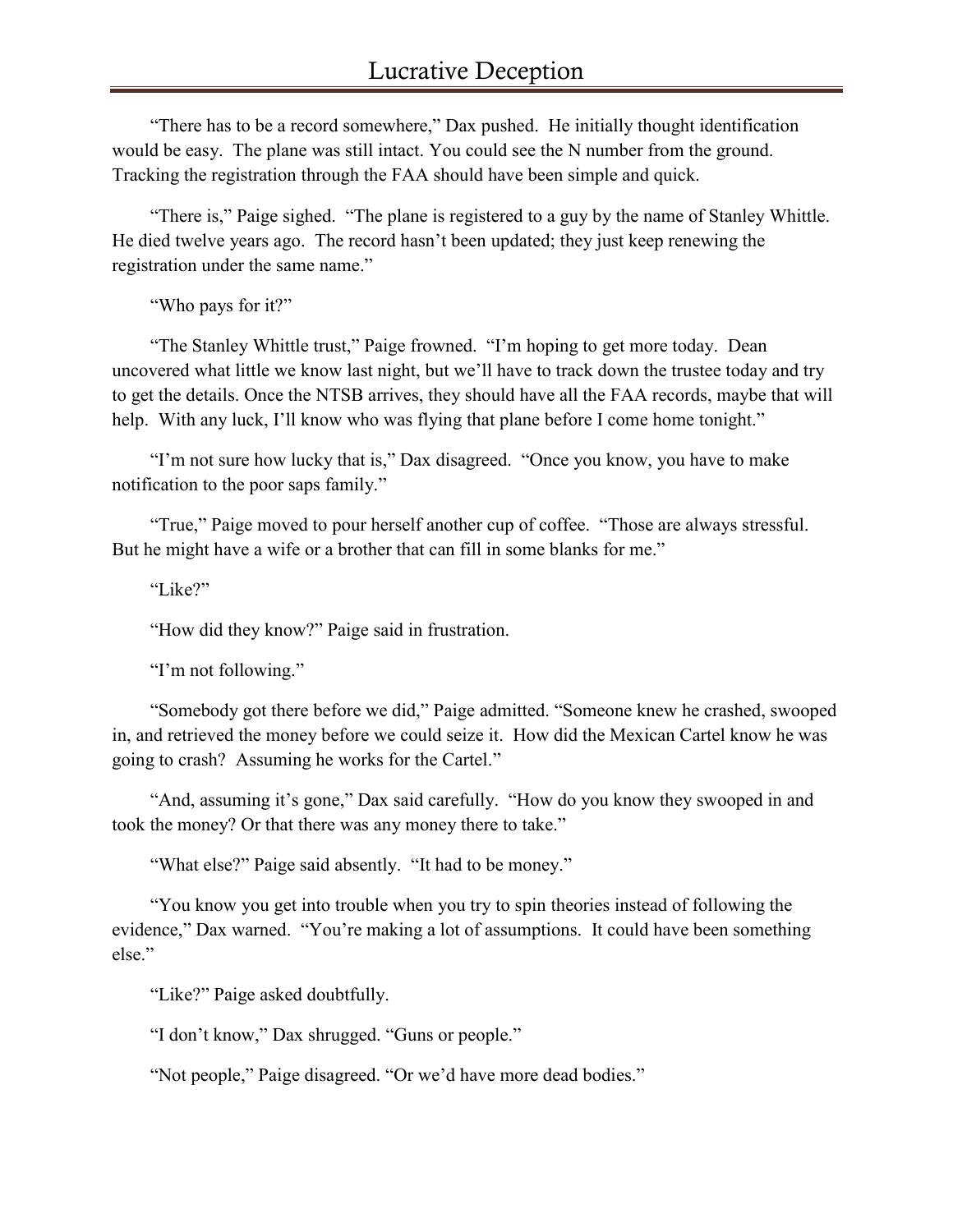"I agree," Dax was at a loss here. "Walk me through it."

"Money is the only thing that makes sense," Paige repeated. "I think he was doing a delivery. He loaded up a bunch of magic powder and headed out to make his run. He drops off the drugs and picks up the cash. Then, he heads off to the next stop. Alan said there were only a couple packages of drugs inside a nearly empty cargo area. He did spot a scorpion on one of them, so I have a call into DEA. Hopefully, we can identify which organization is involved. Anyway, I think he was nearly finished delivering the merchandise. Or he was completely finished, and the leftover packages belonged to him. — payment for the run, maybe."

"I guess it's possible," Dax relented. "But, it's just as likely that the man already finished the drug run, stopped off somewhere to deposit the money, and was on his way back home to enjoy his nose candy. Maybe he even had a quick whiff before he crashed."

"Tox report will tell me if he had a habit of sampling the goods," Paige dismissed that and considered. "Nope, not buying it."

"Which part?"

"If he didn't have anything valuable in that plane, why did someone follow him out, climb that tree, and remove something from the wreckage."

"Are you sure they did?" Dax pressed.

"Yeah," Paige focused on him. "I saw the markings on the trees myself. And, I saw the tire tracks. Somebody was there. At least three people. They left footprints in the dirt. Someone got there before we did. Someone followed him out and did something before we even knew we had a crash. I need to find out what."

Dax held back a sigh. He told the guys Paige would recognize the markings on the trees. He hadn't even considered their footprints, but he should have. Paige Carter never missed a thing which is why he made sure there wasn't anything there for her to find. "I still think you're jumping to conclusions. You said the pilot was flying a plane that belongs to a dead man. What if this has something to do with fraud, embezzlement, or even blackmail? He could have had paperwork somebody wanted destroyed, a compromising video he was using to blackmail the Whittle family, or a million other possibilities. Assuming there was money is making a huge leap if you ask me. What if you're wrong?"

"You're right," Paige yielded. "I still think it was money. Basically because of the drugs. It's the only thing that makes sense. I also know the Cartel has spies littered around the country. The odds are too astronomical to consider, but its possible someone was watching for the plane, saw it go down, and rushed out to retrieve the money for their boss. The loot could be halfway to Mexico as we speak. On the other hand, you could be right and there wasn't any money. If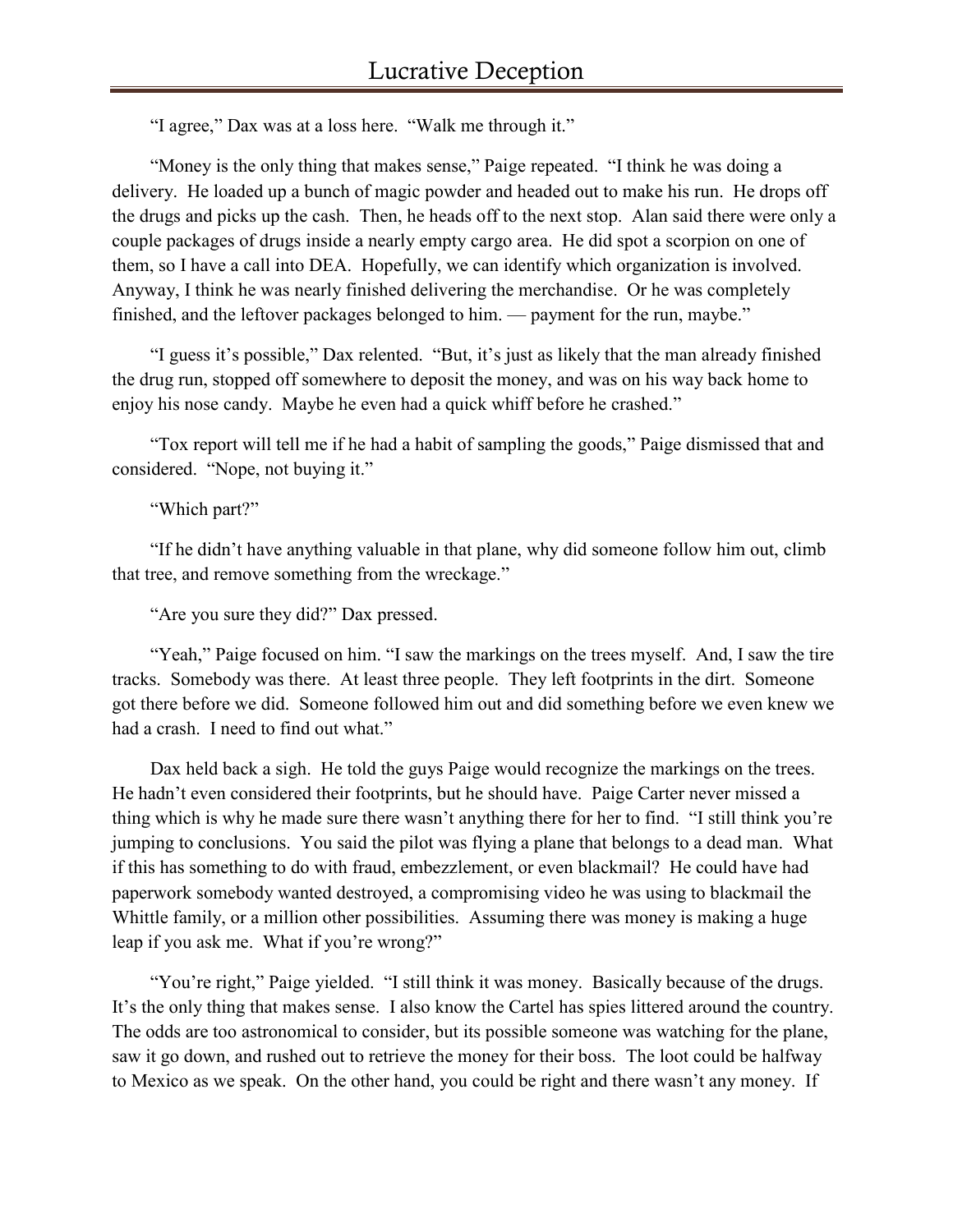there was something else in that plane, it was important enough that somebody was willing to kill the pilot to retrieve it."

"People do like their secrets," Dax answered.

"That would mean the plane was sabotaged. We won't be able to answer that question until the NTSB concludes their investigation. If someone tampered with it, they'll find the evidence. Until I know for sure, I shouldn't limit my investigation. I'll need to explore all possibilities. But first, I need to figure out the identity of the corpse in the morgue. Anyway," Paige stood. "I should get started. You might want to grab dinner with the guys tonight. I'm pretty sure it's going to be another long day."

Dax watched silently as she turned and left the room. He focused his attention out the back window. Feeling guilty over a secret was bad enough, what he was feeling right now was more difficult to describe. He normally walked Paige through an investigation in an attempt to help her solve the mystery. This morning, he'd thrown out possibilities and planted seeds of doubt in an effort to hinder one. It didn't sit well, and he had no idea what he was going to do about it. He let out a long, frustrated sigh. There was one thing he did know for certain, he needed to know more about that pilot.

\*\*\*\*\*

"Give me some good news, Doc," Paige said in greeting.

"Tox report is back," Benny Parks glanced up. Their unknown victim was currently on his table awaiting autopsy. "Our John Doe wasn't sampling his product."

"So, it was clean?" Paige asked. "Completely?"

"It is," Benny nodded. "I've done a visual search of the body and an x-ray. This individual didn't have any major medical procedures or implants that will help in identification."

"I'm still waiting for that good news," Paige frowned.

"I might have something once I cut into him," Benny shrugged. "Right now, I can tell you he's a fairly healthy male — other than the obvious."

"You mean death?" Paige said flatly.

"Yes," Benny nodded. "He's in his mid-fifties and at some point, he broke his right ankle."

"That's it?" Paige asked. "That's all you've got? Then why am I here?"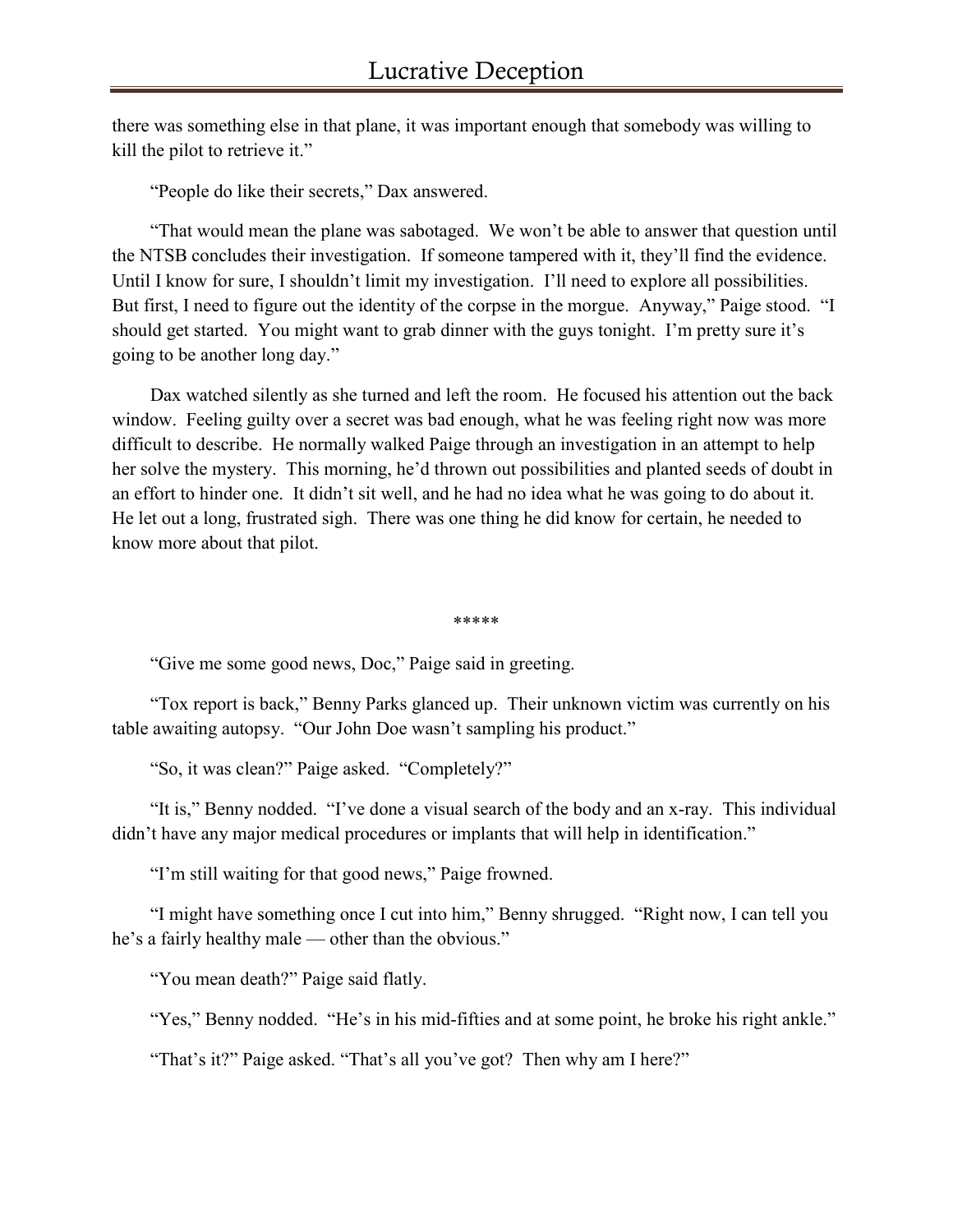"Now there's a question," Benny mused. "A conundrum debated by the greatest philosophers throughout the ages."

"Benny?" Paige warned.

He grinned. "I thought you might want to look into this..." He pulled back the sheet and displayed a large tattoo that covered the man's lower right calf.

"Now we're talking," Paige moved closer to get a better look. "That's got to be unique. Can you tell if it was one sitting or a series of additions over the years?"

"I'd say it was done by the same artist," Benny pivoted and snatched a digital camera off a nearby counter. "I don't see any fading. That means it wasn't started thirty years ago and finished up last year. The ink is consistent."

"So maybe a series," Paige decided. "But not one that extended for a long period of time. He didn't get the sword, wait ten years and add the skull."

"Exactly," Benny agreed. "And look here..." he pointed to an image near the center of the tattoo. "This orange is the same as the orange on the outer rim."

"Okay," Paige pointed to the camera. "Can you send that to me right away? I want to start looking for those symbols. I don't suppose you know what they mean?" She studied the image for several seconds. "That looks like an eagle's claw, but it blends with that symbol."

"Sorry, I'm afraid I won't be any help there," Benny continued to study the image. "But it is intriguing, isn't it? If I had to guess, I'd say each one of these has significant meaning — at least they did to this man. What it means, I couldn't begin to guess. The symbols could be Chinese, Korean, Mandarin. I just don't know."

"Okay," Paige straightened. "Send that to me. It gives me a lead that I can start looking into. And let me know as soon as possible if you find anything else once you get started on the autopsy."

"With any luck," Benny set the camera back on the counter. "I'll be able to track down the dental records before the end of the day."

"That would be amazing," Paige glanced back at the mangled body. "Goes to show one mistake... Anyway, I appreciate your help, Doc."

"I'll be in touch," Benny called after her.

\*\*\*\*\*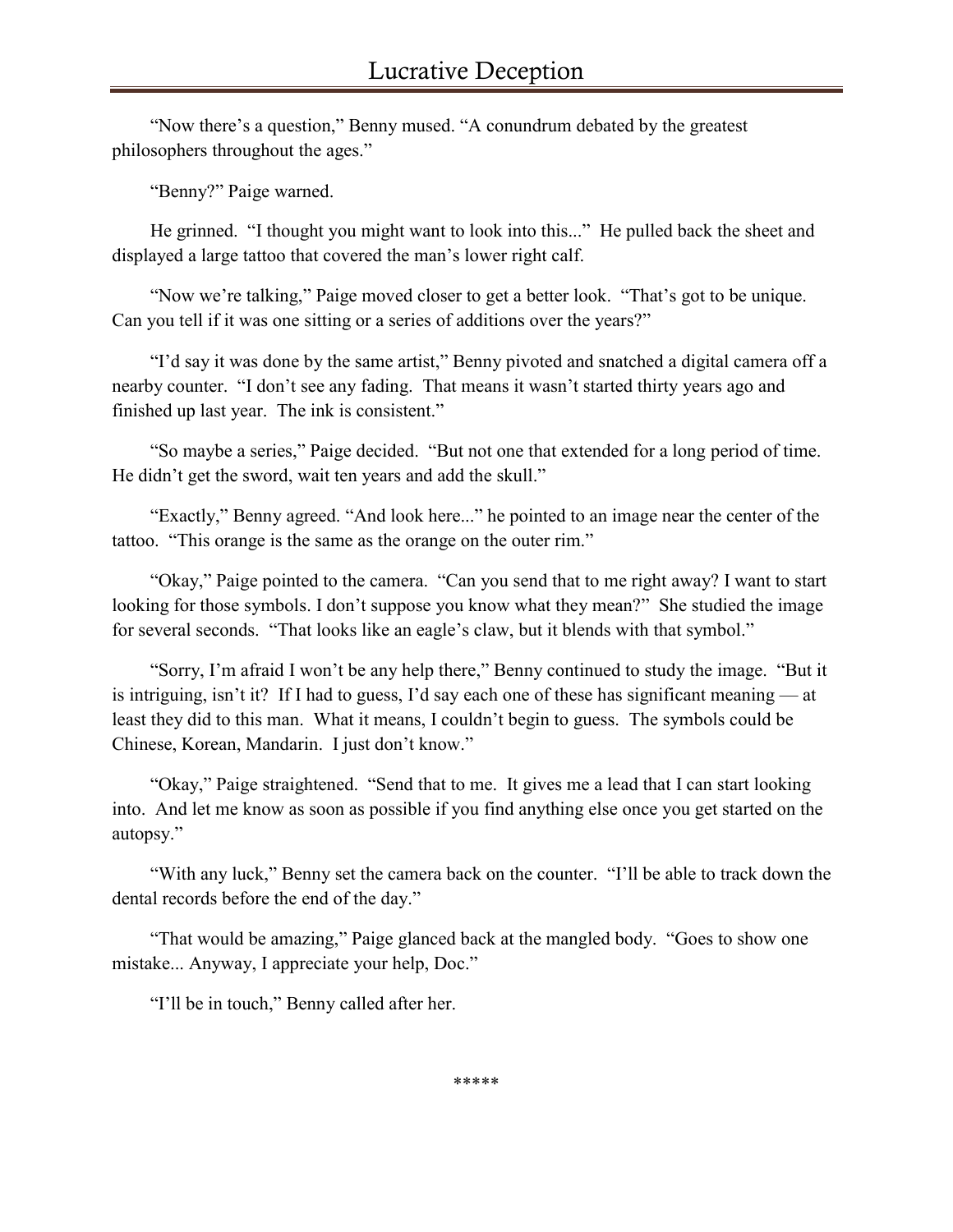"You're late," Jericho said when Paige stepped into the office.

"Actually, I was early," Paige moved to her desk and flipped on her computer. "Any word from NTSB?"

"ETA is noon today," Jericho followed Paige to her desk. "Where have you been?"

"Talking to Benny," Paige settled into her chair. "No word on dentals yet and apparently the guy was a healthy man before he nosedived into that tree."

"We'll figure it out eventually," Jericho told her not really worried.

Paige turned the monitor so Jericho could see the tattoo. "That's our victim's right calf."

"Gives us somewhere to start," Jericho moved closer. "There's a lot to decipher in there. And again, it's going to take time. Which means it's going to have to wait. We have a video conference to attend."

"A what?"

"Join me in the conference room," Jericho stood and headed for the large room.

"Who are we conferencing?" Paige asked dropping into one of the large comfortable chairs.

"Margie tracked down the attorney that oversees the Whittle trust," Jericho informed her. "He's located in San Francisco."

"And you arranged a meeting?"

"I asked SFPD to pick him up and bring him to the station for a meeting," Jericho corrected. "I want this to be official. We're dealing with an attorney and if we tried this on the phone or in his office, he could just hang up if he didn't like our questions. This way, we have backup."

"Good thinking," Paige considered. She was about to ask Jericho another question when Margie stepped into the room. The secretary powered up the large television set, connected a few cords to a laptop and then handed Paige the remote.

"You ready?" Margie asked.

"Let's get this started," Paige wasn't sure what she was supposed to do with the device so she set the remote in front of her on the large table.

Margie pressed a few buttons on the computer and a room occupied by three people appeared on the television screen. With a nod, Margie left the room.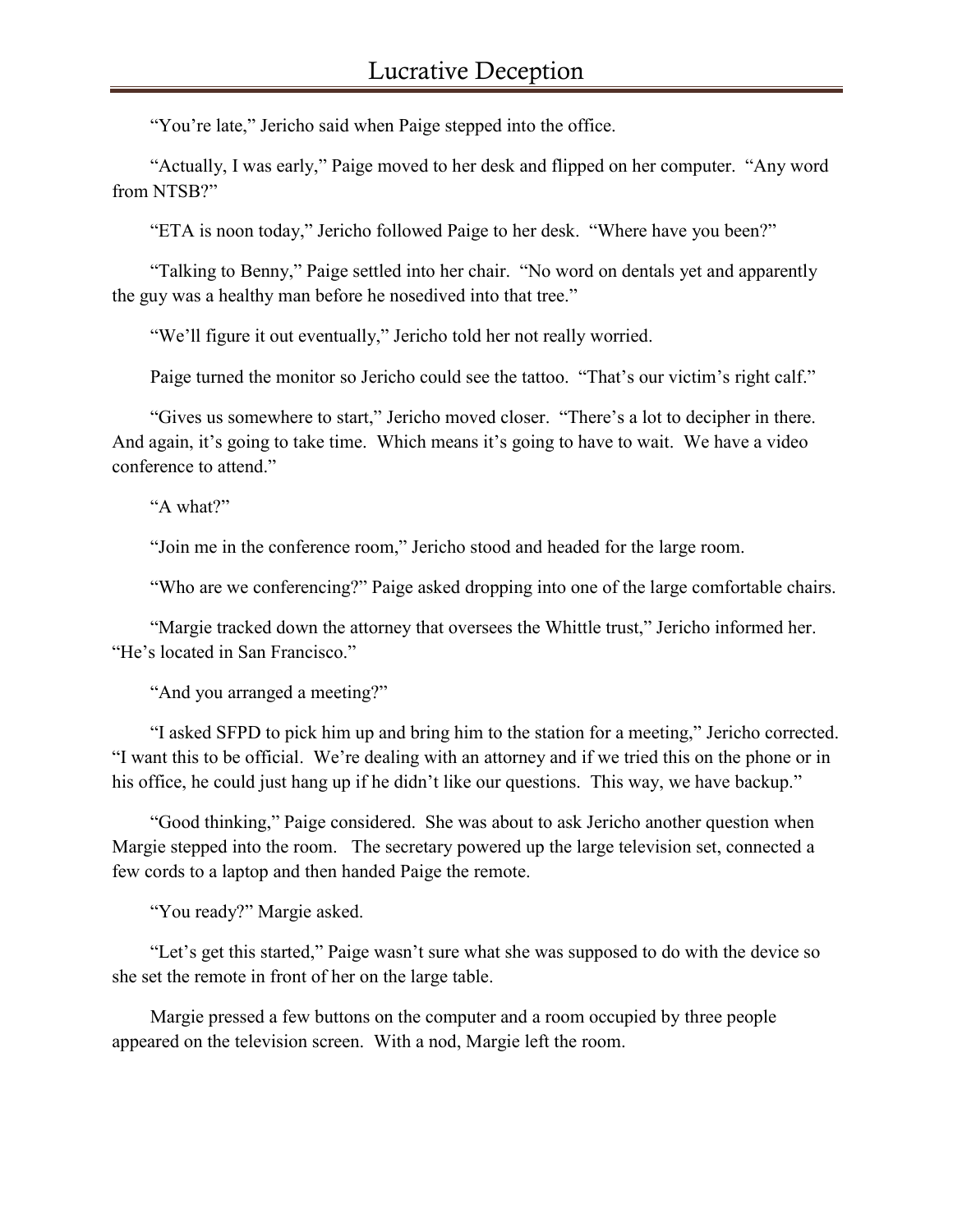"Good morning," one of the men said in greeting. "I'm Detective Mark Whitaker. To my right is my partner, Detective Scott Landry and over there is the man of the hour, Mr. Keller Williams, the attorney overseeing the Whittle trust."

"I understand you have some questions," Keller Williams spoke up. "I'm not sure I will be much help. I do oversee the Whittle estate, but as I understand it, you are inquiring about an aircraft. I'm afraid that portion of the trust is sealed, and the details cannot be disclosed."

"Why?" Paige asked, annoyed.

"Again," Williams sighed. "I'm not at liberty to say."

"What can you say?" Jericho pressed.

"I can tell you the aircraft in question is the property of the trust," Williams said cautiously. "I can tell you the registration and all the paperwork are up to date and that everything is legal and above board. Beyond that, I'm afraid I can't help you."

"You said that portion of the trust is sealed," Paige said. "Does that mean the rest of the trust isn't sealed?"

"That's correct," Williams nodded. "With a few other exceptions. The vast majority is open and accessible. Unfortunately, this item is not."

"But Stanley Whittle is deceased," Paige pushed. "Why the need for secrecy?"

"Again," Williams said with impatience. "I'm not at liberty to discuss that. Now, I'm afraid I'm due in court this morning so if that's all..."

Paige glanced at Jericho. There was nothing they could do. Williams was free to leave and they couldn't stop him.

"One last question," Paige decided. "Can you tell me the name of the judge that sealed the information? Our local District Attorney is going to want to know the details."

Williams let out a loud sigh. "That would be Judge Andrus. Clinton Andrus. But, I have to warn you, if you try to interfere with the late Stanley Whittle's wishes, I will do everything in my power to stop you."

"Then it's personal?" Jericho realized. "Whittle was a friend and this was personal for him."

"I will confirm that much," Williams stood. "Good day, gentlemen."

Once the attorney left the room Jericho addressed the detectives. "I'm afraid I wasted your time this morning, gentlemen. For that I am sorry."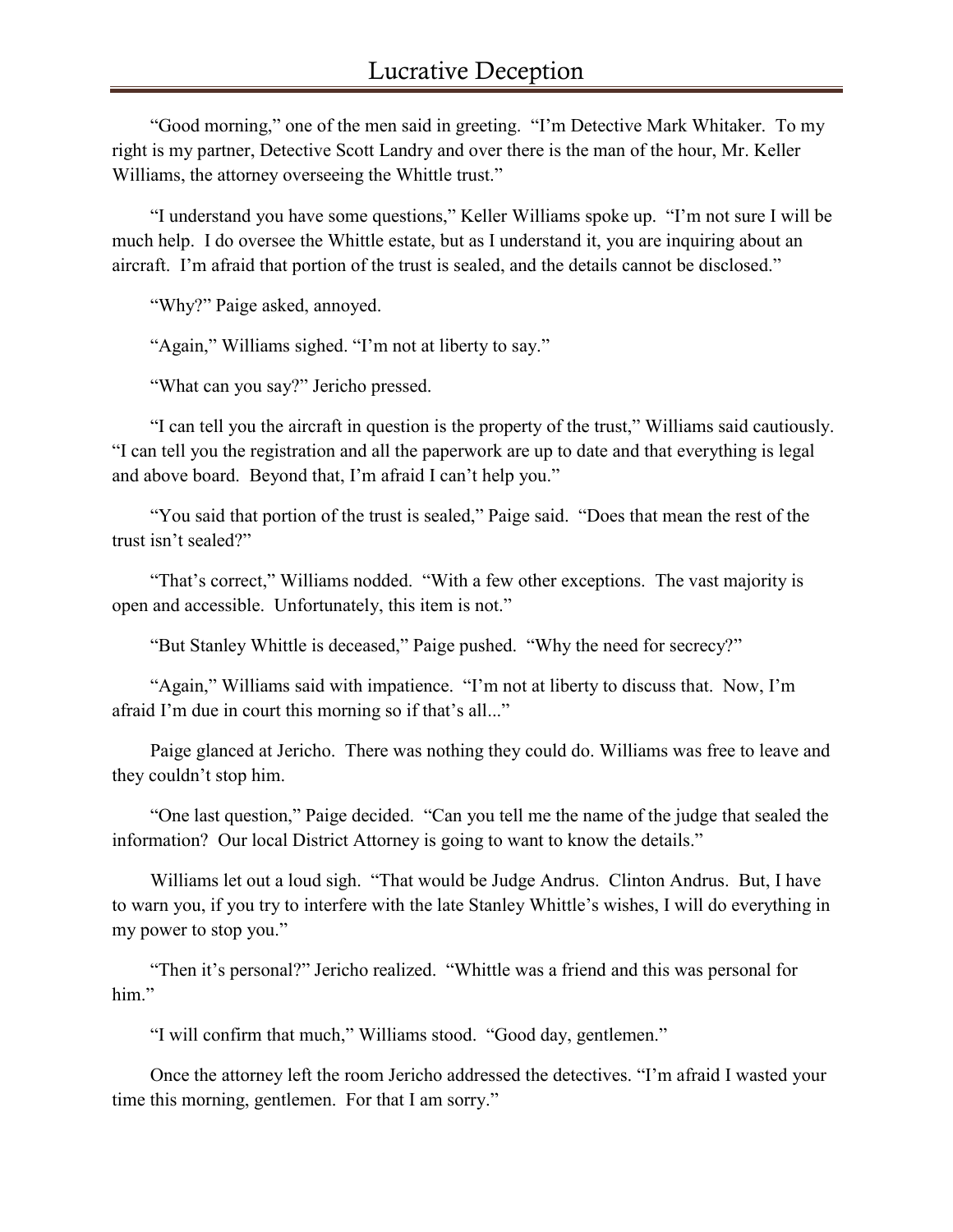"No apology necessary," Whitaker shrugged it off. "Gave us a break from the tedium."

"Well," Jericho gave them a friendly smile. "I appreciate your time in any case."

"Uh," Scott Landry spoke up. "I can't confirm any of this, but I talked to a friend at the courthouse earlier this morning. I was digging a little, hoping to get something we could throw at the attorney if we needed to. Anyway, she wouldn't tell me the specifics, said it could get her fired, but apparently... let's call it a rumor. Apparently, Stanley Whittle was your typical spoiled playboy. He was caught with his pants down, so to speak — more than once. My source hinted that the estimable Stanley Whittle sealed that document because all of his offspring aren't legitimate. He threw the illegitimate children, the ones conceived through various illicit affairs, a bone when he died. Probably to keep them quiet."

"Interesting," Paige thought. "Well, thank you for your help."

"If I can ever do anything for you," Jericho added. "Be sure to give me a call."

"Will do," Whitaker replied. "Good luck with the secret plane mystery."

"Thanks," Paige said before clicking off. She disconnected the cables that ran to the laptop in an effort to ensure the call was really gone.

"What does that tell you?" Jericho asked.

"It tells me the pilot was a secret," Paige recalled her conversation with Dax. "What if he had something? What if he was blackmailing the Whittle family — threatening to expose the secret if they didn't give him his fair share of the estate? That could get him killed if the family is as wealthy as we think."

"It's a theory," Jericho decided. "Problem is, you have no idea what was in that plane. In fact, maybe there wasn't anything in the plane but a dead pilot."

"Someone climbed that tree," Paige disagreed.

"Someone might have thought there could be something in the plane and when they got up there, they realized it was empty. You need to focus on identifying the pilot, notifying the family, and leave the rest alone. Drop it, Paige. I mean it. The case is closed until we actually have a case."

"But..." Paige started.

Jericho stood. "That's an order. We have enough to do around here without conjuring up mysteries that might not be mysteries at all."

Paige settled back in her chair and sighed. She knew Jericho was right, she just didn't like walking away before she had all the answers.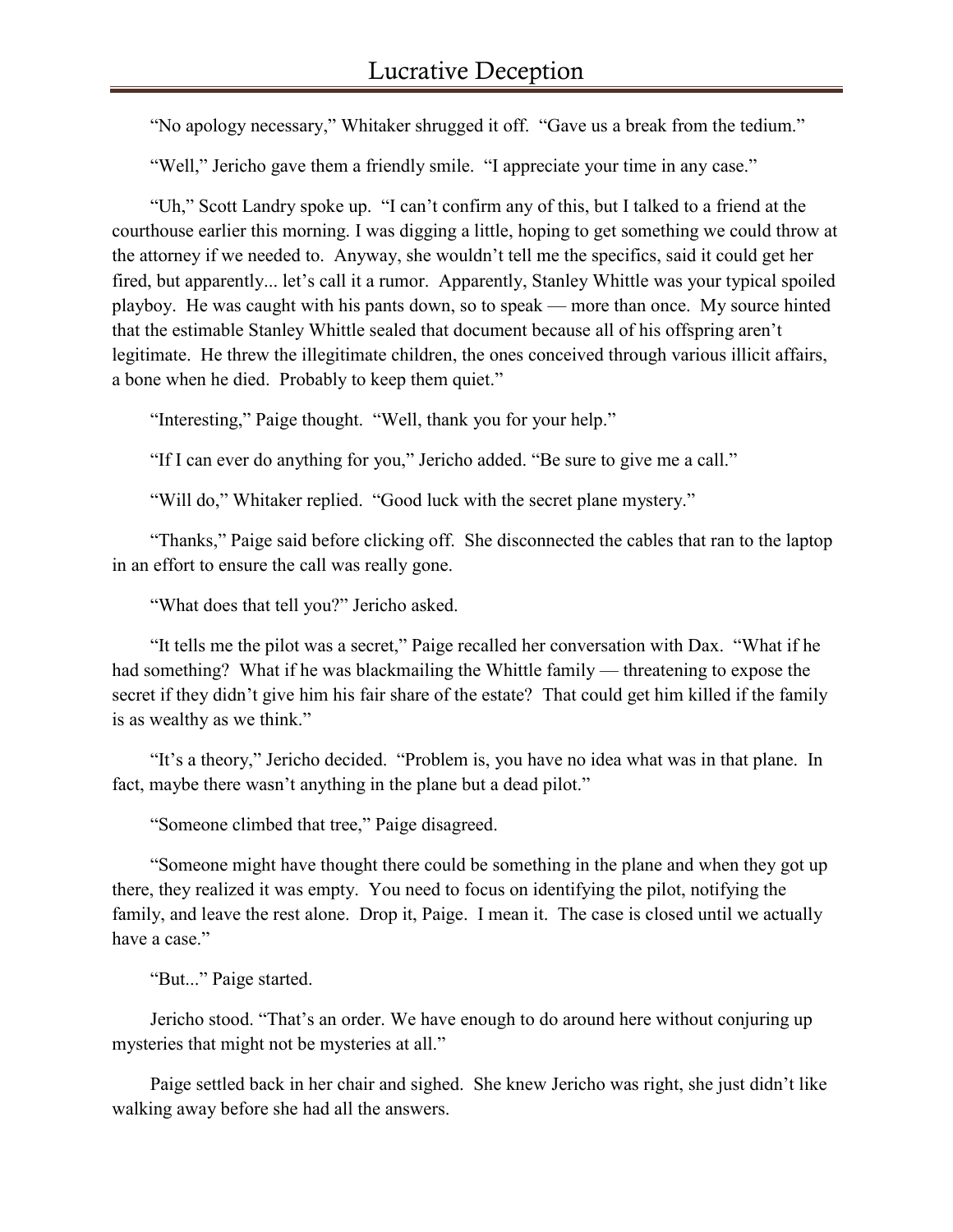\*\*\*\*\*

Dax stepped through his front door and spotted Hawk, Vato, and Wooly relaxing in the living room.

"You look as bad as we feel," Hawk observed. "What's up?"

"We need to talk," Dax settled into an empty lounge chair. "Have you talked to Zeus? I tried to call, but he didn't answer."

"He's on his way over," Hawk admitted. "I was just about to call you. I agree, we need to talk."

The front door opened, and Zeus walked in.

"Now that the gang's all here," Dax began.

"First," Wooly interrupted. "We have something we need to say."

Dax was surprised. Normally, Ken would never cut him off. This must be important.

"We spent the night securing the safe and transferring the money," Vato began.

"It's clean," Hawk assured them. "We went through each stack a bill at a time and there's nothing that will lead anyone back to us. The trackers we ditched were the only ones."

"Okay," Dax settled back. "Good."

"We counted it," Vato provided. "Since we were doing a thorough search anyway, we decided we should have an accurate accounting."

"There's just over seven million," Wooly said softly. "Seven million reasons Contreras will want us dead."

"Which brings us to the reason for this meeting," Hawk said soberly. "The gravity of what we have done hit the three of us about halfway through our inventory."

"We can't spend the money," Vato provided. "Not the way I'd like to. We have to be smart about it. If we suddenly buy land, build a state-of-the-art training facility, and purchase expensive equipment like ATV's, snowmobiles, guns and the rest..."

"We'll stick out like a neon sign," Zeus agreed. "And, Contreras is going to be watching. He probably knows by now that his plane went down, and he knows where. He'll have spies, guys he sent here to investigate. The kind of spending we need to do, that's just going to draw attention."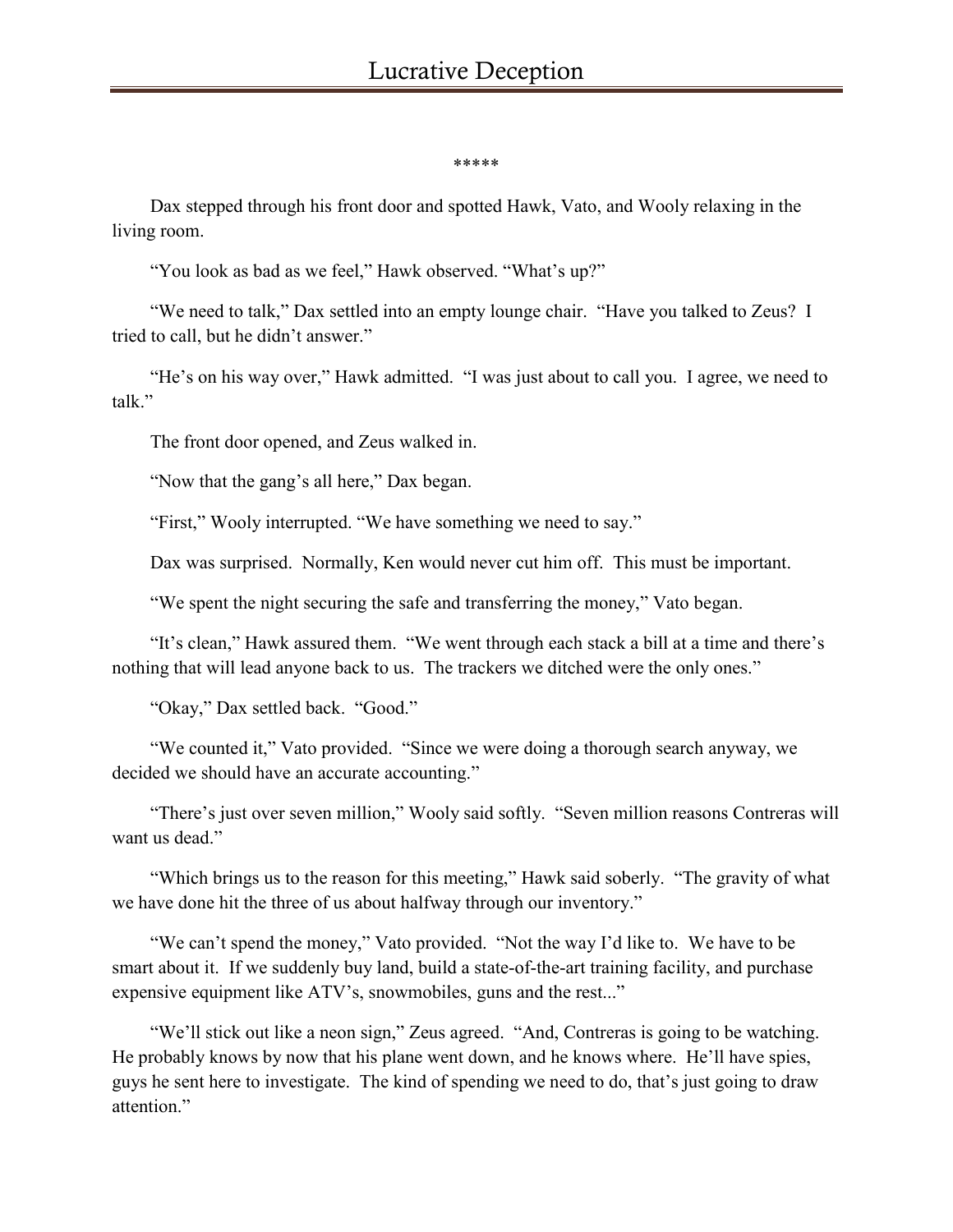"I agree, and you guys will need to be careful," Dax decided it was as good a segue as he would get.

"What do you mean us guys?" Hawk narrowed his eyes at their leader. Dax was still in charge and he always would be.

"I mean, I'm out," Dax ran a frustrated hand through his hair. "I can't do it. I can't create a wedge between me and Paige for money. I trust you to use it wisely. I won't stop you from using it to supplement the business, but I don't want to know about it. I can't."

"What changed?" Zeus asked. He didn't like keeping secrets from Carmen either, but something happened and it was eating Dax up inside.

"One of the things that brings Paige and me together, something we share, is our breakfast conversation. She runs through her current investigation and I help her sift away the clutter and focus on the evidence. This morning, for the first time since I met her, I was impeding her investigation instead of helping. I can't do that again. I won't."

"As much as I understand your position," Hawk said cautiously. "I don't think you need to back out completely."

"I've made my decision," Dax disagreed.

"Just hear us out," Wooly pushed. "We talked about this most of the night. And, if you two agree, we think we've come up with a solution."

"I'm listening," Dax told him.

"Like we said," Hawk told him. "We can't spend the money on the business. Not overtly anyway. So, we thought we could use it to help others."

"How?" Dax wondered.

"We would need Carmen," Hawk warned Zeus. "We need someone that could set up a secret account that can't be traced. We were also thinking we should look into the dead pilot. We all know enough about Contreras and his organization to understand all of his employees aren't willing participants. If the pilot has a family, and he was participating out of fear or coercion, I think we should make sure that family has a nice big insurance policy they didn't know existed. If he was there because he chose to be, for greed or power, they're on their own."

"Okay," Dax considered the proposal. He might be able to work with that. "What about the rest?"

"We'd like to set up a scholarship program," Vato answered. "It would give access to smaller departments or injured soldiers that might not be able to afford our prices."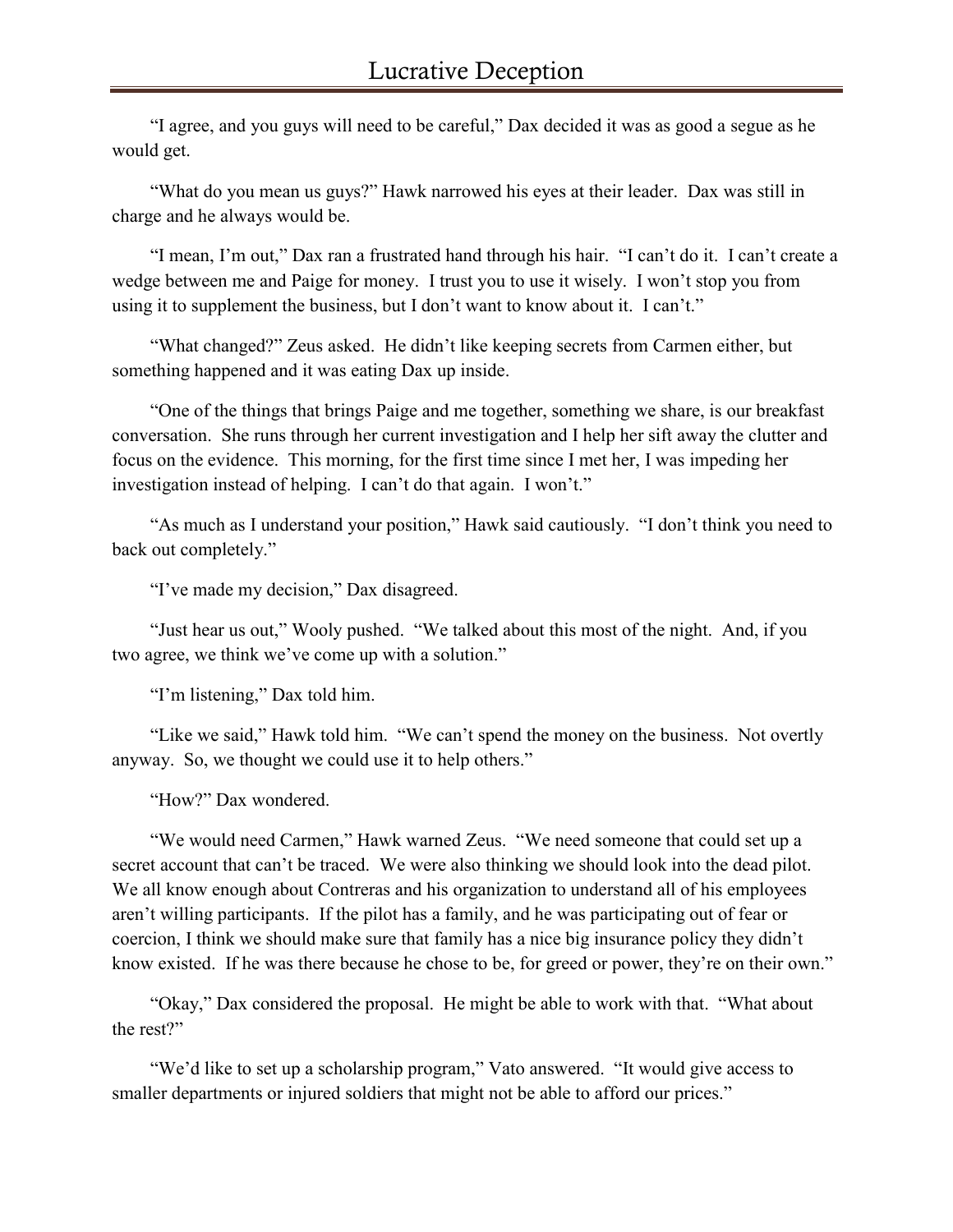"So," Dax considered. "We use the money to pay ourselves, which funds the equipment we need and allows participation by those who couldn't otherwise attend?"

"Exactly," Wooly nodded. "If we have a lot of interest in the scholarship program, we could approach Porter, maybe tap into his contacts for donations."

"And Carmen could hide our funds by funneling the money into a dedicated account along with the legitimate sponsors," Zeus added.

"It could work," Dax decided. "But it doesn't solve my problem with Paige, and it involves Carmen. She also works in law enforcement, in a different capacity, but it creates a conflict. Zee, how do you feel about all of this?"

"I want to leave it up to Carmen," Zeus said without hesitation.

"How is that possible?" Hawk asked skeptically.

"If we decide to bring Carmen in, I want to explain the situation to her. Tell her we have a proposal and we could use her help, but it might create an ethical conflict. She also needs to know it's something she has to hide from Paige. We can give her enough information to make the decision. With the current structure, what we're talking about here, I think Carmen will join us. I also don't think she'll have a problem with it. She's a hacker, and this will be hacking for the good of others. The idea is growing on me. I think it might be fun, we have a chance to use our good fortune to help others."

"I support the endeavor, but I still can't be part of it," Dax decided.

"I have a suggestion," Zeus focused on Dax. "A way to be involved with us and not cause problems with Paige."

"Go ahead," Dax didn't see how the problem could be resolved but he was willing to listen.

"This morning you and Paige sat down for your morning ritual," Zeus began. "She started talking about the crash and you tried to steer her away from the details. Is that the issue here? You feel like you were being dishonest and standing in the way of her discovering the truth?"

"Basically," Dax nodded.

"Then stop impeding," Zeus suggested. "Don't try to redirect her. Just talk things through the same as you normally do. This case is short lived. Once she discovers the identity of the pilot and makes notification to the family, she won't have anything to investigate. Sure, she might come back to it. She's tenacious that way. She might continue to search for the truth. She will probably work hard to figure out what was in the plane and who could have taken it. But, we didn't leave any clues. We don't need you to run interference. Don't redirect. Don't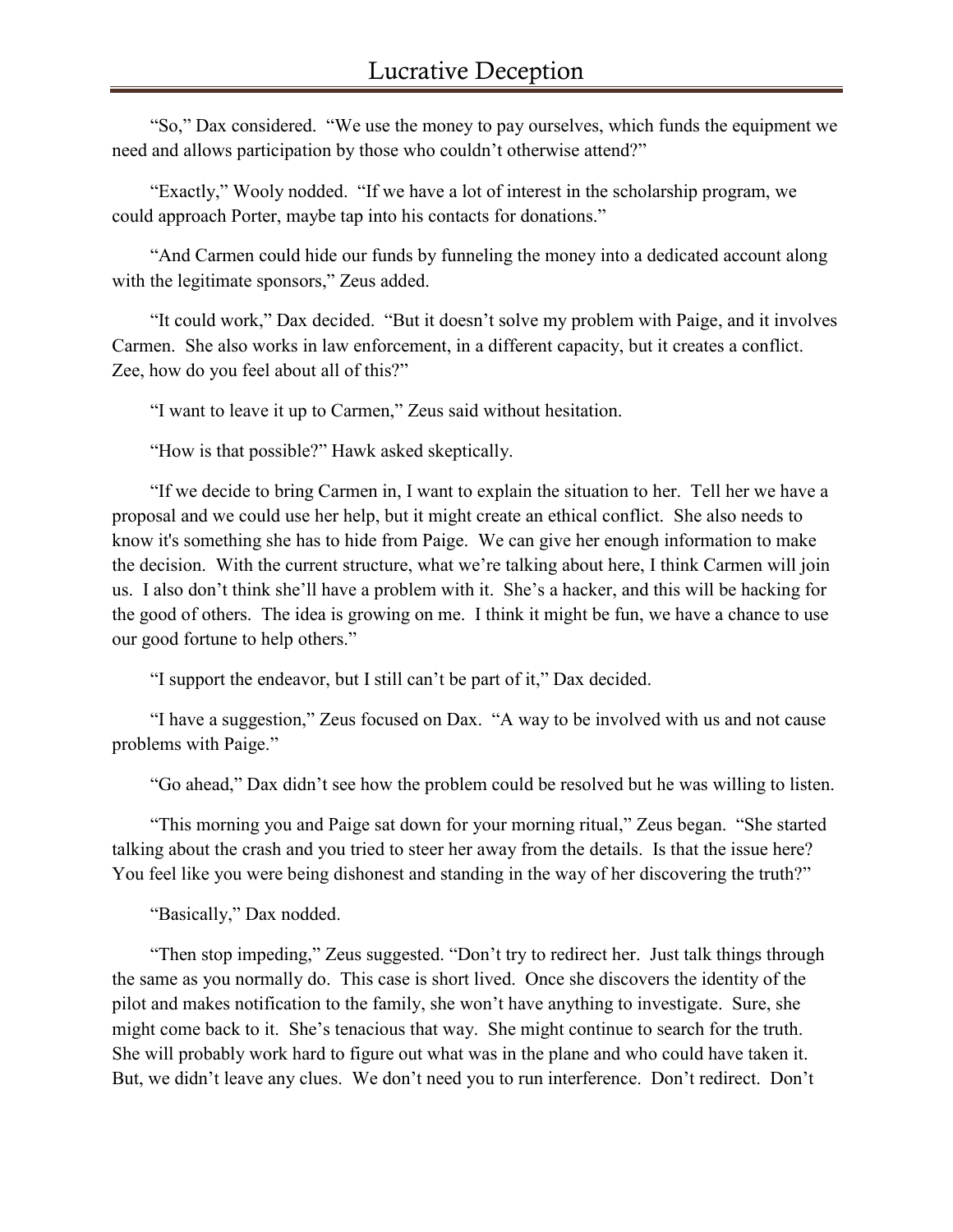stand in the way. Let Paige do what she does. Talk things out the way you always do. As long as you don't confess, we're safe."

"And if she figures it out?" Dax pushed.

"Then we'll deal with it," Hawk decided. "I don't see how she could, but I also don't think it's the monumental problem you believe it is. Paige is a smart woman. If we took the money and bought a private island or used it to throw big drunken brawls, maybe. But if we stick to the current plan? If we use the funds to provide advanced training to her fellow law enforcement professionals, and soldiers that need a fresh start — I don't think Paige would care. I honestly don't think Paige would have the major ethical dilemma you are envisioning. She's smart and she's practical. If nothing else, your kidnapping demonstrated to all of us that Paige can be an ends kind of cop."

"What does that mean?" Dax wondered.

"Only that she willingly accepted our tactics," Wooly provided. "Even when they didn't line up with her personal and professional standards."

"Paige is solid," Zeus added. "We don't need you to run interference. And if you abandon those efforts, there's no reason you can't be involved in our plan."

Dax considered the situation. They were right. This morning, he was torn between loyalty to his friends and loyalty to Paige. If he took a step back and didn't try to influence her one way or the other, maybe he could still be involved. It's not like he could distance himself completely, even if he wanted to. The business was as much his as it was theirs. Anything his men did on behalf of the company would also touch him. It wouldn't matter if he was involved or not. "We'll move forward with this plan, as long as Zeus agrees to involve Carmen. I think we should let things settle for a month or two before we bring her in, anyway. We can't do anything until we look into the pilot. And, we can't do that until we know who he is. Plus, we have enough on our plate. We need an architect to draw up the plans and Ken needs to locate a construction crew that won't take us to the cleaners on the building."

"Agreed," Hawk relaxed. He firmly believed everything they did, they had to do as a team. If Dax bailed, the entire plan would fail.

\*\*\*\*\*

"Deputy Carter," Paige answered the ringing phone.

"Dental records are in," Benny advised. "The pilot is from El Paso, Texas. His name is Holden Driscoll. I've emailed you the details."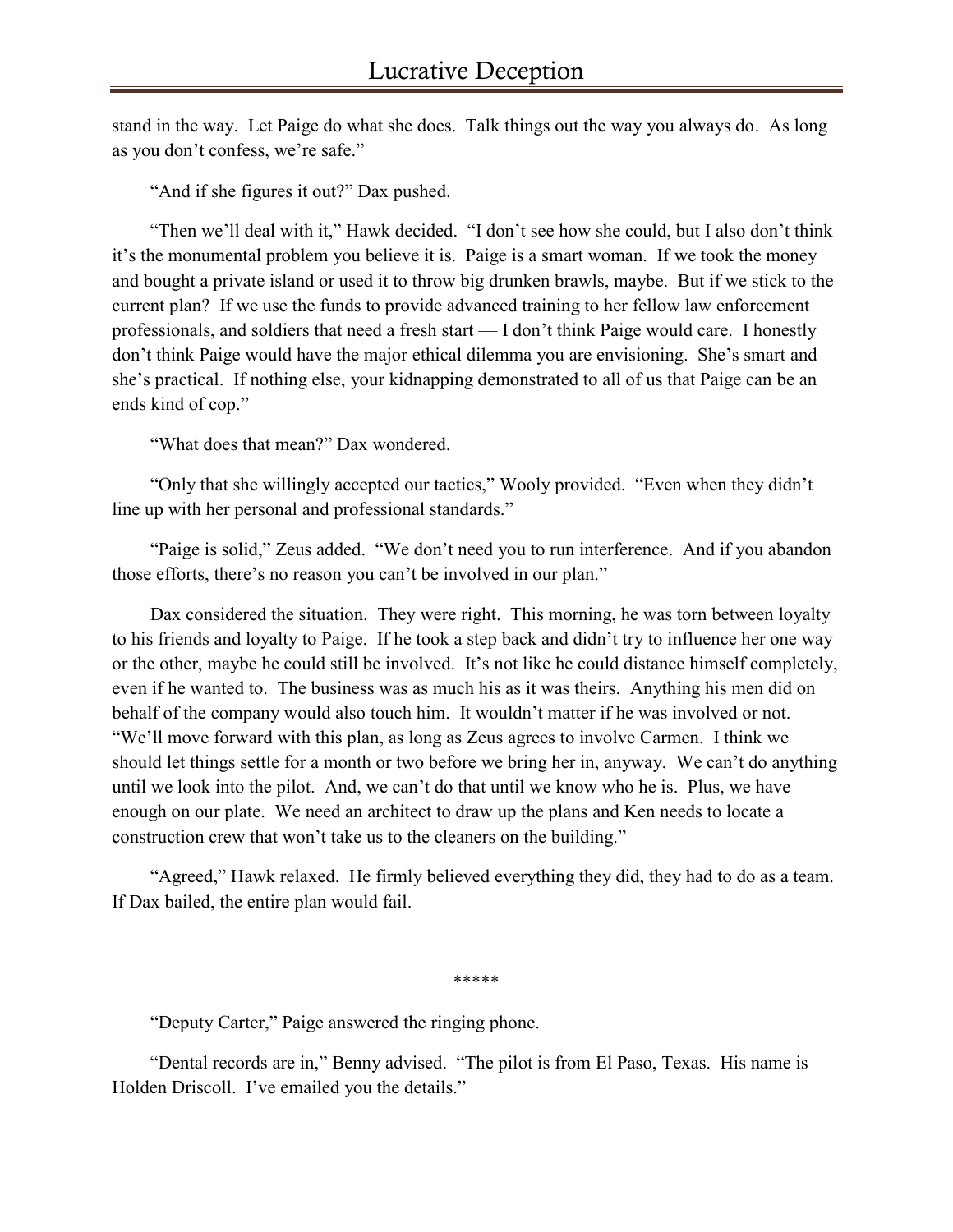"Anything else I should know?" Paige asked.

"Not from my end," Benny admitted. "Autopsy showed basically what we thought it would. Driscoll died from blunt force trauma from the impact. No surprises. Let me know when notification has been completed with the family. I'll contact the wife and let her know how the process works to claim the remains."

"Will do," Paige hung up and spotted Jericho. "Benny's identified the victim. I'll need to call El Paso and have one of their officers handle notification. Apparently, he was married and now has a widow."

"Let me know if you have any trouble," Jericho offered. "I'll make a call to the boss if necessary. I want this closed out as soon as possible. The sooner we tie up loose ends and turn it over to NTSB, the better."

"You're not even curious?" Paige wondered. "You can just drop it and move on?"

"I can and you will, too," Jericho advised. "We have enough to do without manufacturing busy work just to satisfy our own curiosity. If something comes up regarding that plane, we'll deal with it. Otherwise, close it out and move on. Any word from Gage?"

"He's on his way back," Margie advised. "He said he was able to handle the family without making an arrest."

"What was Gage on?" Paige asked.

"Another family fight at the Lovell farm," Margie sighed. "If those two boys don't learn how to moderate their liquor, someone is going to get seriously injured."

"One night, or five, in a cell might make that sink in better than placating the parents. Separating a couple of thirty year old's as if they're still misbehaving teenagers engaged in harmless sibling rivalry, isn't working."

"Maybe," Margie agreed. "But, I doubt locking them in a cell would alter their behavior. That ship sailed years ago."

"I guess," Paige dropped back into her chair. Once she read Benny's report, she located the number for El Paso and made the request. She didn't like passing such a difficult task off to another department but that seemed to be the theme of the day. Pass notification off to El Paso. Pass the investigation off to NTSB. Pass her unanswered questions off to the round file and move on. Paige glanced at the pile of unsolved crimes accumulating in her open file and sighed. She didn't have the energy to tackle those today. "I'm heading out," she called to Margie. "See you tomorrow."